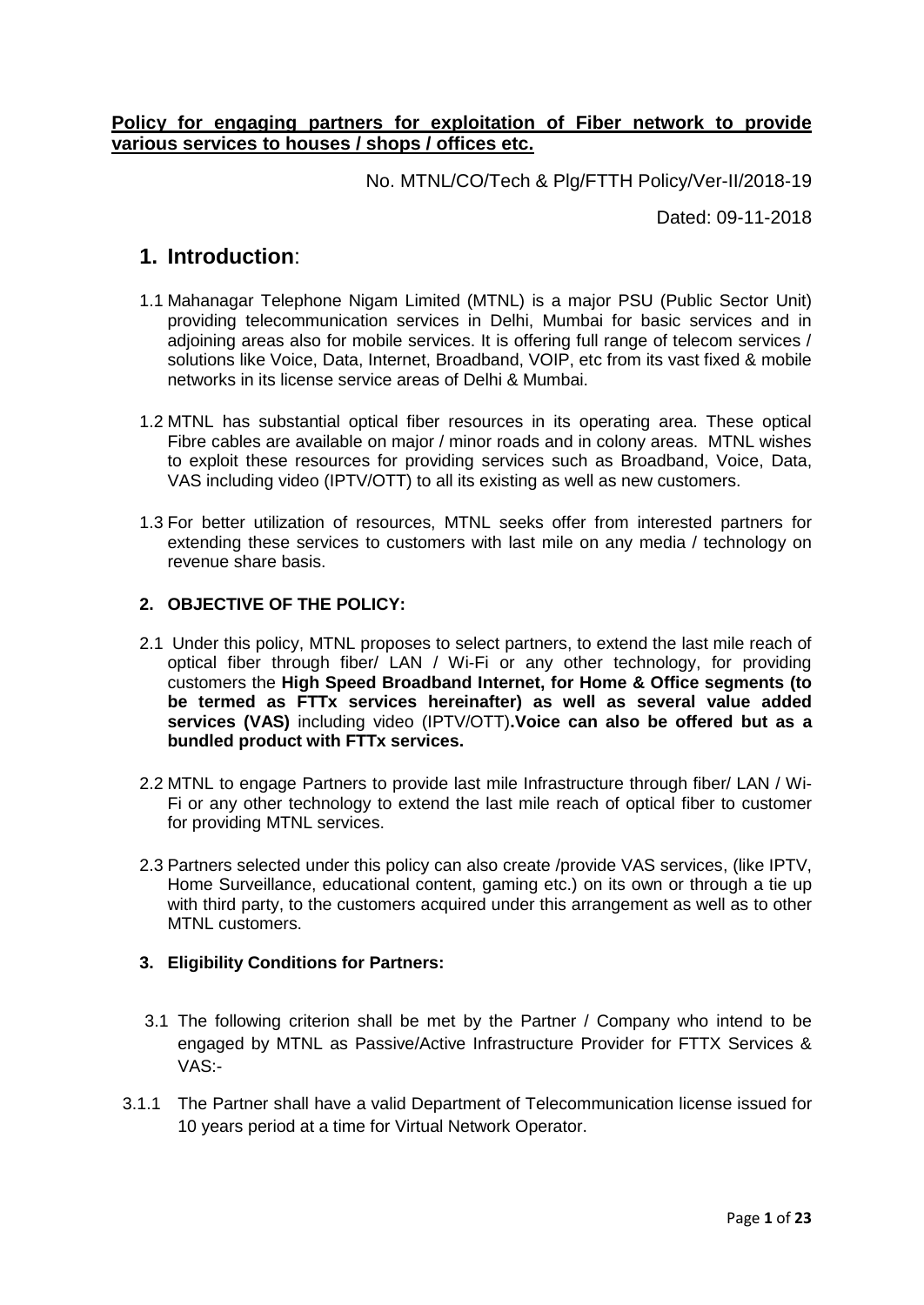- 3.1.2 The partner must have a net worth of Rs. 1 Cr (One Crore) and the partner either directly 'or' through its parent company to have turnover of Rs.10 Cr in last Financial Year.
	- 3.2 The Partner shall submit necessary documentary proof to establish that they meet the eligibility criteria. All documents submitted shall be self-attested by the director/Partner/ owner.
	- 3.3 In addition to above, the partner shall furnish the documents comprising of following **(Wherever applicable): -**
		- **(i)** Valid VNO license issued for 10 years period at a time.
		- **(ii)** Certificate of incorporation
		- **(iii)** Article or Memorandum of Association or partnership deed or proprietorship deed as the case may be.
		- **(iv)** Registration certificate from State Director of Industries or from Secretariat for Industrial Approval (SIA), Ministry of Industries, Government of India.
		- **(v)** Approval from Reserve Bank of India /SIA in case of foreign collaboration.
		- **(vi)** Latest and valid NSIC Certificate duly certified by NSIC
		- **(vii)** Documentary Evidences established in accordance with the Clause 3.1.2 above for promoters as well as their company.

#### **4. Scope of Work:**

#### 4.1 **For FTTx Services:**

- 4.1.1 This Policy is for Engaging partners who are interested in launching Telecom Services in MTNL Service areas, to extend last mile on Fibre/ LAN / Wi-Fi or any other Last-mile Wired &/or Wireless technology for providing Broadband, VAS including video (IPTV/OTT) Services.
- 4.1.2 MTNL has fiber network across both the cities in Delhi and Mumbai usually on roadside near the cabinets / pillars / hand holes. Under this policy MTNL wishes to select partner (s)*for extending the fiber to the "x" (FTTX), Where the "X" could be Home, shop, offices etc. or any establishments of customer extending the connectivity through any technology to customers from MTNL exchange / RSU / designated point* . Multiple MTNL services like broadband, voice and/or any other MTNL's own or other partners' VAS can be provided to the customer over this extended end link.
- 4.1.2.1 MTNL at no extra cost will make available the Fiber / connectivity from its exchange or from any other existing point of presence, where MTNL fiber / connectivity is already available and feasible after meeting MTNL own requirements and at no extra cost to MTNL to partner's access equipment. The partner is supposed to build and extend the fiber / connectivity from MTNL's existing Exchange/point of presence to its access equipment. The partner will further extend the fiber connectivity from its access equipment to the customer premises and provide the necessary services as per SLA (Service Level Agreement) contract/agreement.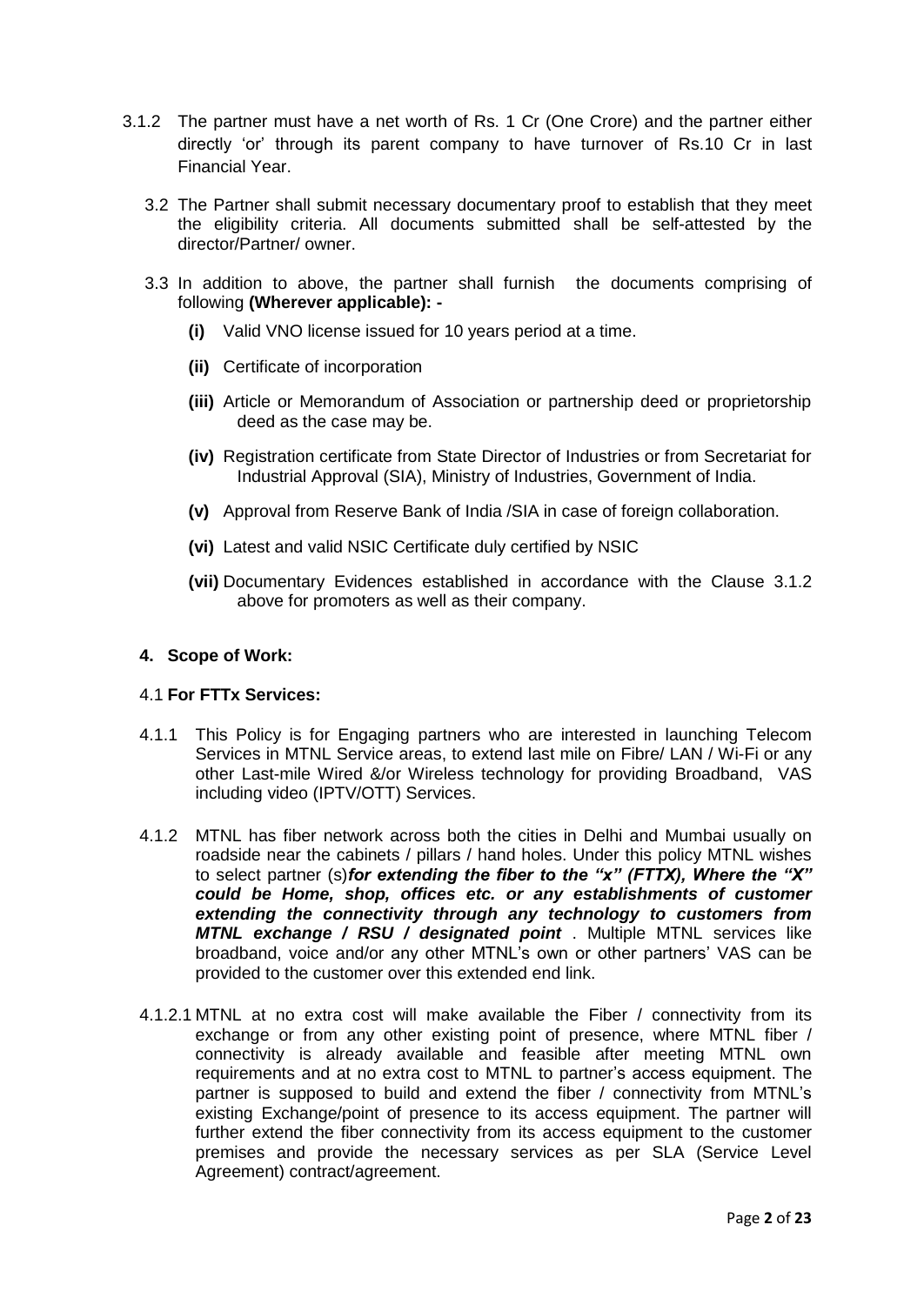- 4.1.2.2 MTNL shall provide space for three racks free of cost in Telephone Exchanges in each city for housing equipments for Partner's Services other than OLT and other access equipment for providing FTTx Services; however power charges shall be levied as per para 4.1.2.4. Additional space for one rack shall be provided with every 10000 connections
- 4.1.2.3 There will be no charges for space inside the MTNL premises allotted to partner only for interconnection, video & VAS equipments as per bare minimum requirements for space but electricity& air conditioning will be chargeable at power rating of the equipment as given below:

| SI. No.   Power (Load) | Rate per month per site INR |
|------------------------|-----------------------------|
| Upto 125 Watt          | 1500                        |

Beyond 125 watts, for each watt @ Rs.15 per month per watt. The rates are subject to change as per MTNL Policy and changes in electricity tariff.

## 4.2 **For VAS Services:**

- 4.2.1 This Policy is primarily for FTTx Services and no exclusive VAS service agreement will be executed under this Policy. Further, VAS services which do not require any telecom licenses will also be considered under this policy.
- 4.2.2 Partners selected under this policy can also create /provide VAS services, (like IPTV, Home Surveillance, Educational content, Gaming etc.) on its own or through a tie up with third party, to the broadband customers acquired under this arrangement as well as to other MTNL broadband customers on revenue share basis. Partner shall indemnify MTNL for third party VAS services and shall be fully responsible towards MTNL.
- 4.2.3 Partner will connect its network with MTNL network for VAS services at multiple Point of Interconnects (POIs) by providing its fibre. At least two points have to be identified for redundancy / disaster recovery. If in future, any other point of interconnect will be required, partner shall bring its fiber to MTNL's nearest point of interconnect.
- 4.2.4 The Partner has to arrange for and maintain the content to be provided as part of the VAS services along with the copyrights and intellectual property rights of the VAS services offered through MTNL to Customers. The partner will indemnify MTNL of all Liabilities arising out of third party arrangement.
- 4.2.5 The Partner has to operate and maintain the mutually agreed services by carrying out function of generating billing data, its reconciliation and customer care. The aforesaid clauses shall be governed by roles and responsibilities defined for each party as defined in this POLICY.
- **5. ROLES AND RESPONSIBILITIES**: The roles and responsibilities of different partners will be as follows. In case any activity is not explicitly defined then the same will be settled on mutual agreement basis.

# **5.1 Customer Location:**

5.1.1 MTNL customer premises could be of the following types which are illustrative in nature. Practically MTNL with the help of partner will try to reach every possible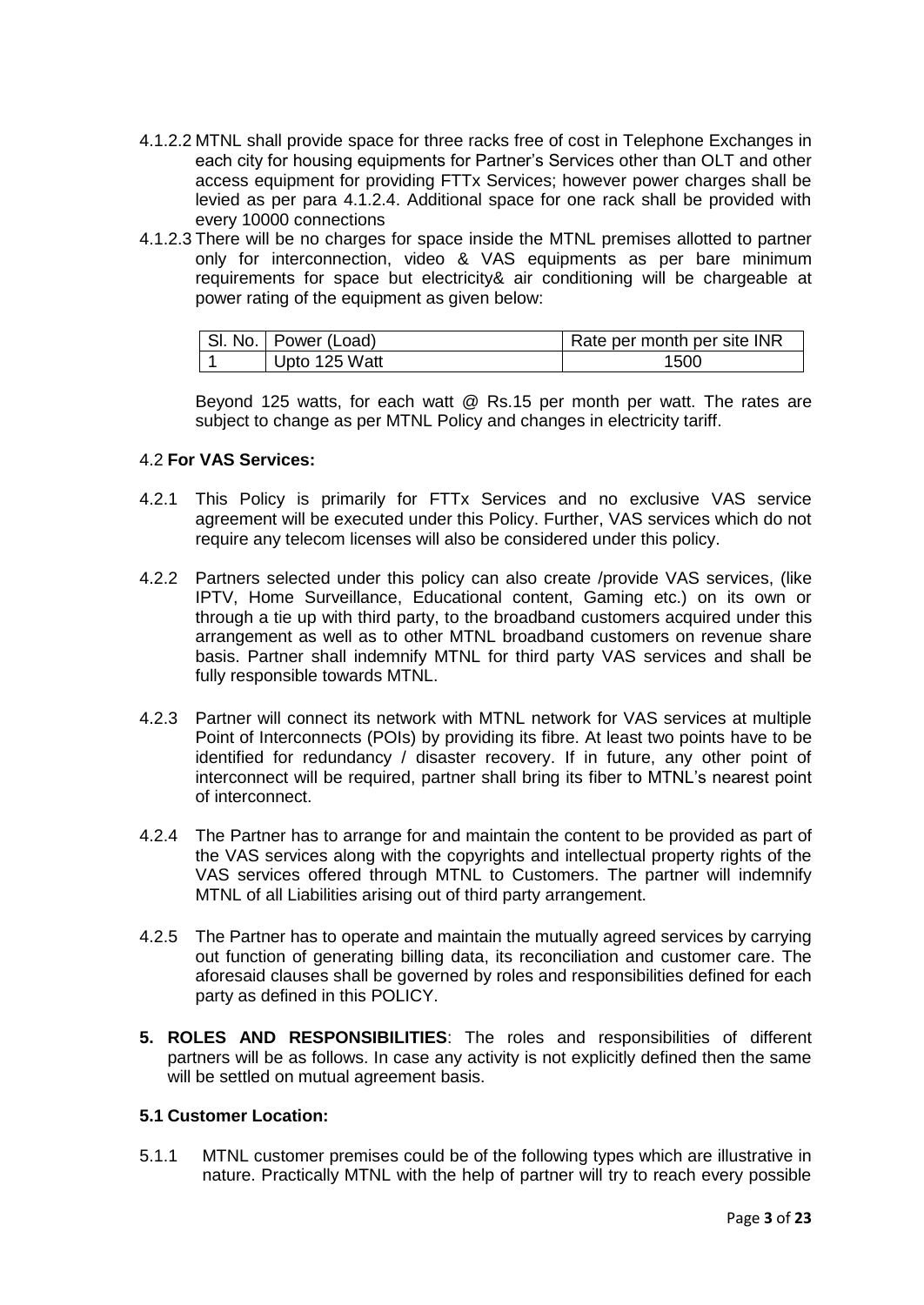places / establishments where both MTNL and the party are willing to provide services.

- 5.1.2 Houses Stand Alone / Bungalows / Row Houses / Multi Story (Single Unit) / Multi Story (Multiple Units like Gated Community etc.) etc.
- 5.1.3 Shops / Offices Stand Alone / Row Shops / Market Complex / Multi Story (Single Unit) / Multi Story (Multiple Units like Market Complex, Multiplex Malls etc.) etc.
- 5.2 MTNL's responsibility will be to provide the optical fiber connectivity as per para 4.1.2.1 and picking up this fibre will be the responsibility of revenue share partner.
- 5.3 The operation and maintenance of connectivity beyond designated places as mentioned above will be the responsibility of partner.
- 5.4 The required infrastructure for interconnection to the concerned network elements for Partner equipment of FTTX and VAS services shall be provided by MTNL. Colocation facility in MTNL premises shall be extended to partner subject to feasibility for the purpose of interconnection only and no infrastructure charges shall be levied by MTNL from partner for such infrastructure provided in MTNL premises for interconnection only however power charges as per para 4.1.2.3 will be levied. MTNL may also allow installation of OLTE of the partner at MTNL exchange site (if Partner wishes so) at nominal rent covering cost of electricity & air-conditioning in terms of para 4.1.2.4 above. Necessary segregation in location of OLTE at MTNL site can be taken, if required, to avoid unhindered entry of partner staff to MTNL installation subject to feasibility.
- 5.5 Operation and maintenance of backhaul fiber & equipment supplied by MTNL will be responsibility of MTNL.
- 5.6 The Partner will supervise the service delivery and service assurance to the customer. However the back end responsibility will remain with the respective partner / MTNL depending upon, who provides it. MTNL will provide all the Core and Backend available resources delivering bandwidth upto Partner's fiber tapping point.
- 5.7 Commercial instructions, Advice notes and Bills for all services to be issued by MTNL on behalf of the Partner both for post-paid and pre-paid services as service provider. Partner will submit updated list of customers with tariff plan and services availed along with value added services on monthly basis.
- 5.8 MTNL will identify a SPOC (Single Point of Contact) at a senior level for fast resolution, of problems, if any.
- 5.9 Tariff of services to be decided by a standing committee comprising of officers of MTNL and the partner.
- 5.10 CAF (Customer Acquisition Form) to be completed in original and collected by the partner, as per regulatory requirements. Partner shall submit duplicate to MTNL's designated office.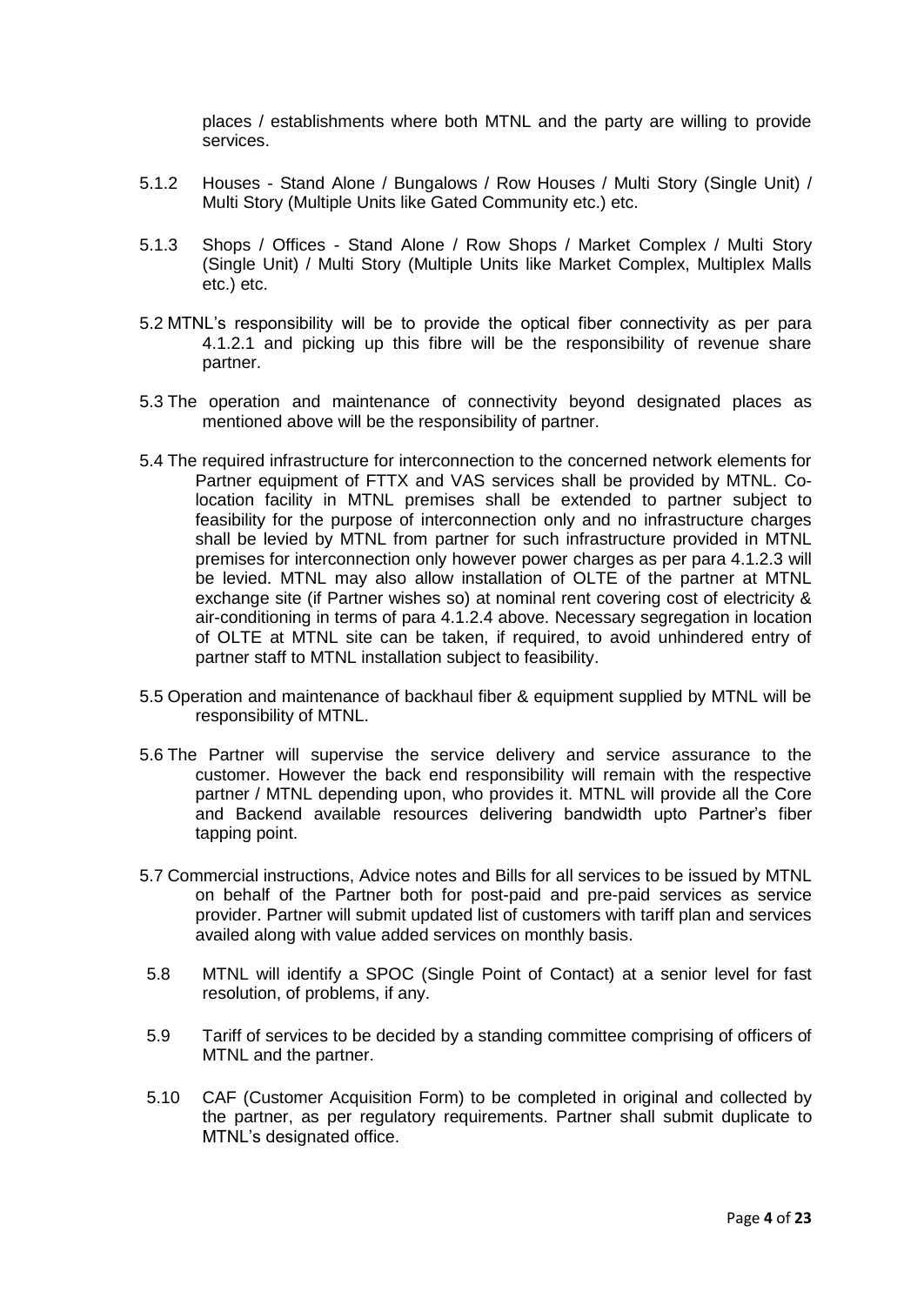- 5.11 Postpaid & prepaid billing shall be done in the name of common brand name by using MTNL's billing system at no extra cost. Bills to the customers will be issued in the common brand name by using MTNL system. Collection from the customers will be made in the common brand Name. The collection is to be done by MTNL
- 5.12 The access network for providing Broadband services will be parented to MTNL's BRAS, OSS, BSS via MTNL MPLS network..
- 5.12.1 Reports, if any not available in MTNL billing System, are required to be submitted by partner to MTNL such as:
- 5.12.1.1 Details of active subscribers
- 5.12.1.2 Details of inactive/suspended subscribers
- 5.12.1.3 Total number of PINs (Status & denomination wise) under his report.
- 5.12.1.4 Details of activated and non-activated PINs
- 5.12.1.5 Details of daily recharge details containing Recharge on account of Rental
- 5.12.1.6 Recharge on account of VoD /Content
- 5.12.1.7 Recharge on account of additional packages/Any other charges.
- 5.12.2 All tariffs for IPTV/Contents/VoD, etc. to be decided by a standing committee comprising of officers of MTNL and the partner. In case of any directive by regulator / Government / statutory body, the same shall be implemented with intimation to MTNL.
- 5.12.3 Queries about billing disputes should be available in Web Self Care (WSC).
- 5.12.4 Subscribers' details should be linked to Set Top Box (STB) MAC ID.
- 5.12.5 Low balance messaging on TV screen is required to be automated.
- 5.12.6 Details PIN management security and Audit details should be available in the system.
- 5.13 Partner will purchase the PINs / coupons from MTNL after upfront deduction of the MTNL's revenue share plus applicable levies & taxes and sell at full cost to the subscriber and keep the proceeds.
- 5.14 During the agreement period, partner shall ensure compliance to the regulatory requirements stipulated in VNO license and/or security guidelines issued time to time by Department of Telecommunication/Government of India.
- 5.15 MTNL may allow partner to use MTNL's available existing equipment/system for lawful interception etc., from time to time to fulfill the prevalent regulatory compliances. However, interconnection requirements, if any shall be responsibility of partner without any extra cost to MTNL.

#### **5.16 Access Equipment:**

5.16.1 Access technology (after Broadband Equipments, from Telephone Exchange to Customer Premises) keeps on changing. Normally, access network has Central Equipment, which can be installed in telephone exchanges (MTNL) or even at other central locations including customer buildings provided by the Partner,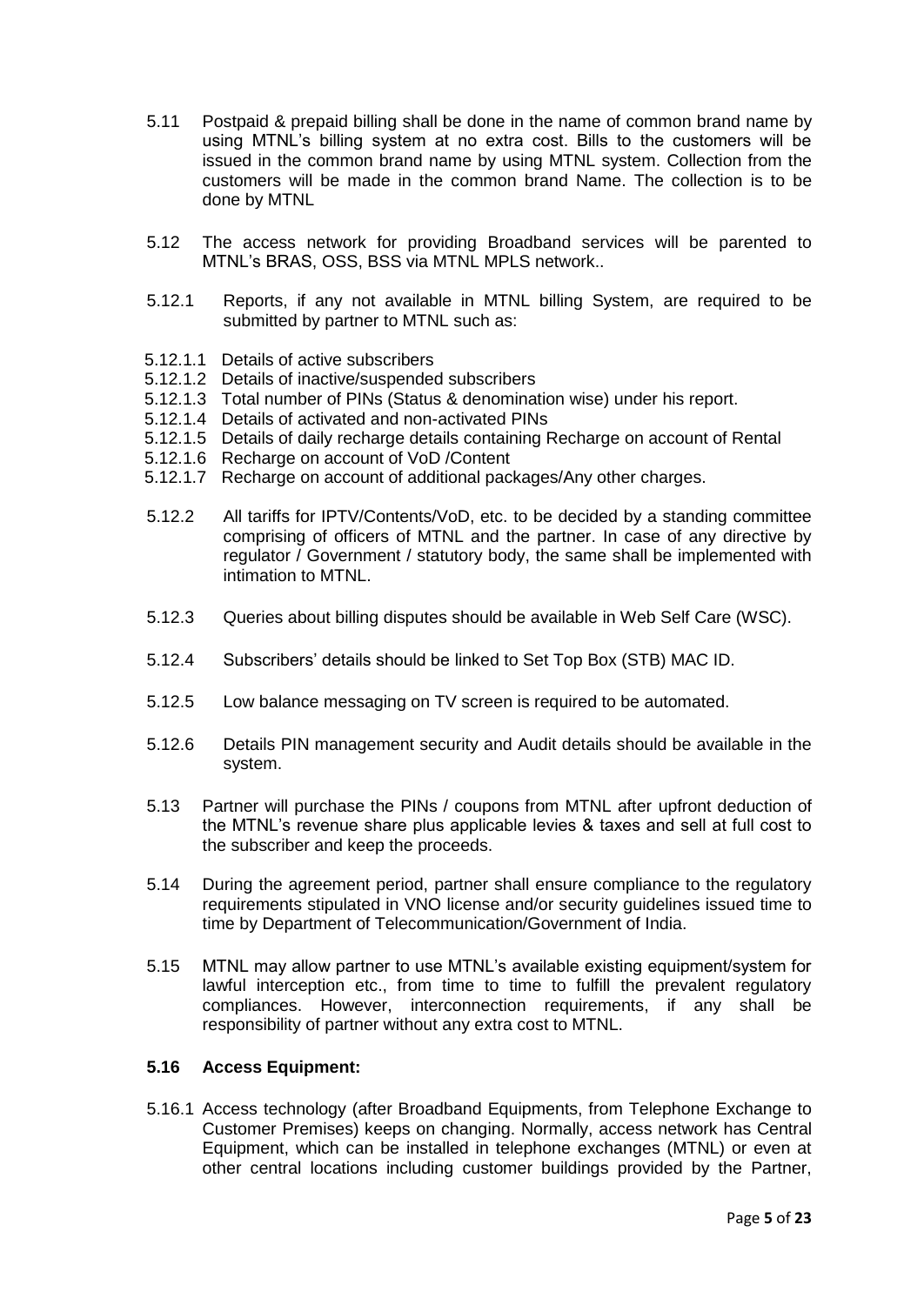depending upon feasibility. Presently GPON access technology is in vogue, in which central equipment is called as OLT and the customer premise equipment is called as ONT. Partner can service multiple building from same OLT provided these feed customers under this agreement only.

- 5.16.2 In future, the partner can introduce new access technology for their portion after POC and mutual consent with MTNL. However, while introducing new access technology necessary steps shall be taken for revenue assurance and proper audit trail of each subscribers, services provided to each of the subscribers, tariff and package details of each subscribers and their billing in the system with verifiable mechanism and audit trail.
- 5.16.3 MTNL is also pioneering in introducing the state of the art technology to its customers, in such cases also the partner will have to upgrade their skill / resources to match technology in a mutually agreed time frame.
- 5.16.4 All the stores / equipment etc. will have to be provided by the Partner for its portion of work.

#### **5.17 Partner's VAS (Value Added Services):**

- *5.17.1* The partner is permitted to provide VAS (Value Added Services) to MTNL customers acquired through this Fiber project or any other customers. However it should be understood by all the partners that their value added services must be for FTTx customers acquired under this agreement only. In addition it can be for other MTNL Broadband customers. *In case, a VNO wants to provide exhaustive bouquet of value added services, the same may be considered by MTNL based on nature of services and future potential alongwith the business viability on case to case basis. However, the provision of the same shall not be counted towards targeted purpose revenue share if VAS is not bundled with FTTx plan.*
- 5.17.2 The Partner can use the MTNL Data center for hosting and can utilize the MTNL Data Center Managed Services on mutually decided commercials or they can host the services at any other Tier 3 certified data center in India.
- 5.17.3 Further MTNL is having lots of real estate space at strategic locations. The Partner can hire MTNL space at a mutually negotiate rates for providing the services envisaged in this project.
- 5.17.4 In case, partner needs telecom connectivity for CDN (Content Delivery Network) between Delhi and Mumbai for providing services in this contract/agreement, then the required connectivity will be provided to the partner at 20% discount of MTNL prevailing rate or the preferred rate offered by MTNL to other customers.
- 5.17.5 For providing VAS the interconnectivity can be at more than two places (One Main and the other one disaster recovery) as per need to meet the SLA and provide high customer experience.
- 5.17.6 At customer premises, the CPE (Customer Premise Equipment), should work normally on the AC supply available at customer premises and no UPS is required. In case the same is required by the customer, the same has to be supplied by the partner against suitable tariff.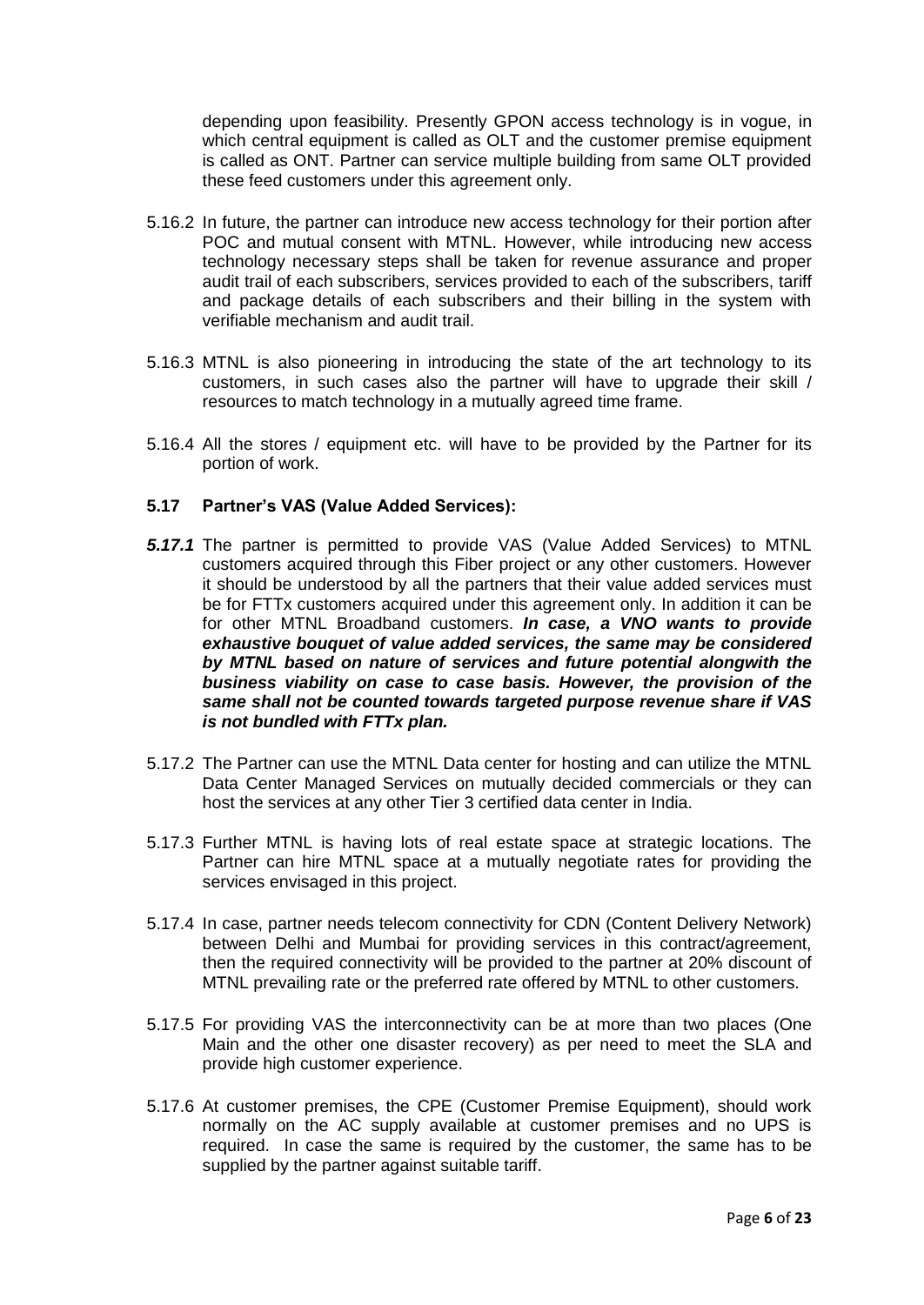- 5.17.7 The different type of VAS services could be as follows. This is only an illustrative list.
- 5.17.7.1 IPTV (Internet Protocol TV) / Interactive TV / Time Shift TV
- 5.17.7.2 Video on Demand
- 5.17.7.3 Home Surveillance
- 5.17.7.4 Education
- 5.17.7.5 Gaming
- 5.17.7.6 Entertainment
- 5.17.7.7 Convenience Like Cloud Storage etc.
- 5.17.7.8 Location Based Services
- 5.17.7.9 Internet of Things
- 5.17.7.10 Digital Cable TV
- 5.17.7.11 Any Other Services deemed fit

#### **5.18 VAS Services Provisioning:**

- 5.18.1 Partner will intimate MTNL under email the concept note of VAS services.
- 5.18.2 Within seven working days MTNL Nodal Officer will intimate the MTNL stand on such VAS services.
- 5.18.3 If decided to go ahead then within seven working days of proposal consent by MTNL, POC will be demonstrated by the partner. The location / target customer / any other details from MTNL side if needed will be apprised by the nodal officer.
- 5.18.4 Three Week time for POC (Proof of Concept)
- 5.18.5 If POC is successful, then VAS will be launched from 6th week of proposal / specified mutually agreed date, however, it would joint endeavor to have such decisions be taken, timely.
- 5.18.6 If POC is not success full then first the shortfall noticed will be attended then only further necessary action will be taken.
- 5.18.7 The Initial tariff, considering the proposal of the partner, shall be fixed by the committee with members of MTNL & Partner. The Partner is supposed to study market dynamics and accordingly submit a suitable tariff proposal which would be reviewed at reasonable intervals.
- 5.18.8 The VAS services will keep on changing / evolving as per the customer taste over a period of time. The partner is supposed to keep a tab on it.

### **5.19 Maintenance**

- 5.19.1 Partner shall setup "complaint" or "customer service" contact numbers for booking of complaints from customers. Partner shall be responsible to attend the fault within four hours of receiving a complaint during 9.30 AM to 6 PM office time on working day. Any fault booked by customer will be attended as per following time schedule
	- i) Any fault/complaint not involving fiber cut = within 4 hours of complaint booking by customer.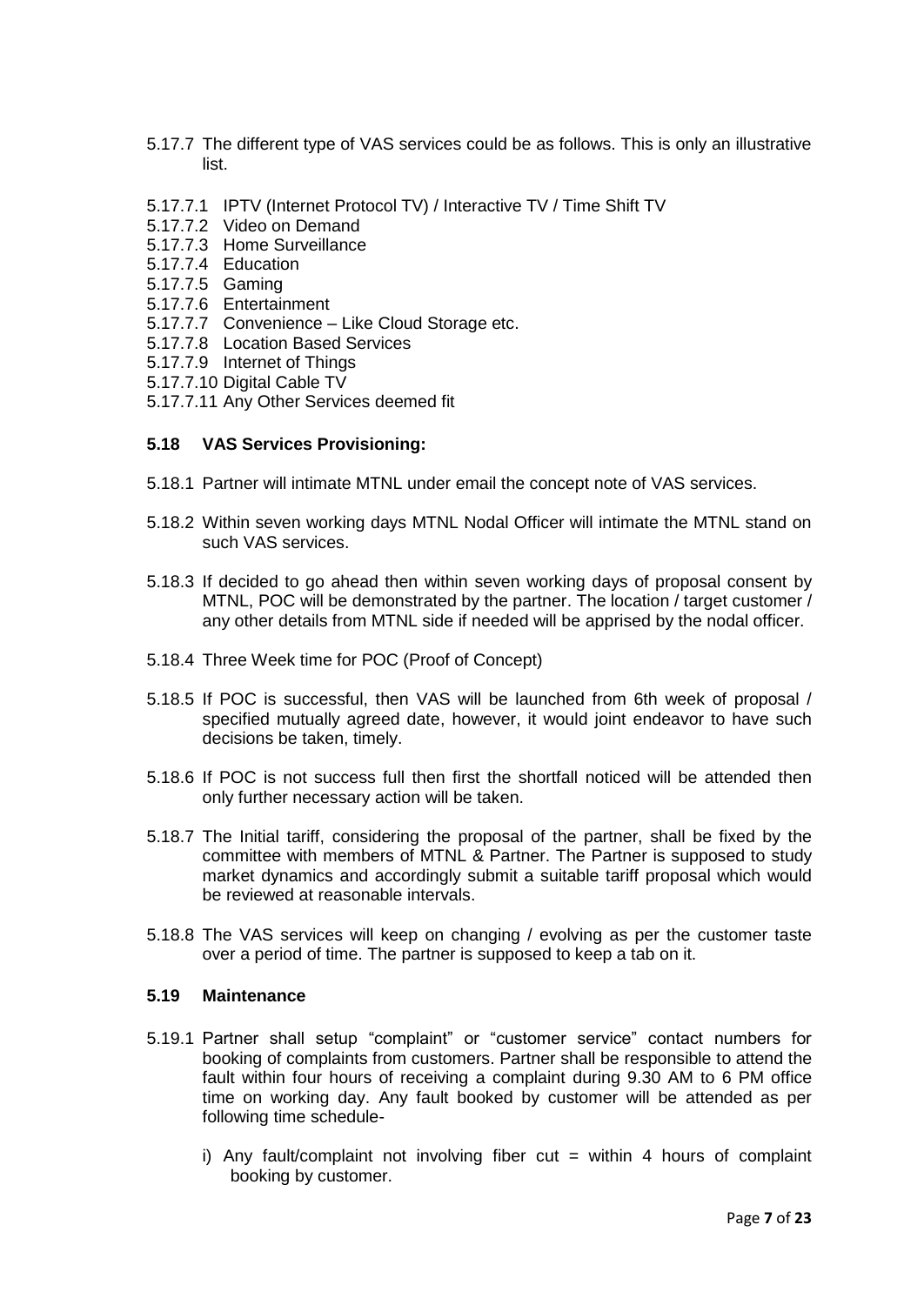- ii) Any fault/complaint involving fiber cut  $=$  within 8 hours of complaint booking by customer.
- 5.19.2 By and large MTNL and the Partner will be responsible for their portion of work. However, the first responsibility lies with the partner to diagnose the fault and intimate MTNL, in case the MTNL portion is faulty. MTNL shall intimate the Partner about alarms/disruptions/failures.
- 5.19.3 Penalties for unsatisfactory services and/or delay in fault rectification due to partner shall be made as per TRAI prescribed guidelines. Such penalty amount will be deducted from partner share.
- 5.19.4 In other cases, penalty (if any) will be proportionately applicable in similar percentage of revenue share, irrespective of the fact, where the fault lies. For penalty calculations, any complaint booked by customer after 03:00PM of the day, fault time shall be counted from 08:00AM of next day.
- 5.19.5 If partner fails to rectify faults within prescribed time limit MTNL will have right to provide service to customer directly by any other means at its disposal and take away customer from portfolio of partner
- 5.19.6 However, if persistent penalty arises due to partner's reason, it can be treated as a breach of contract/agreement and accordingly action can be initiated as per the provisions of this policy.
- **6. Revenue Share** : The following Revenue Share will be retained by the partner selected under this Policy:-

| Partner    | Name of Service           | Area<br>ofl     | <b>Billed</b><br>No.<br>οf    | Gross        | <b>Gross</b>         |     |
|------------|---------------------------|-----------------|-------------------------------|--------------|----------------------|-----|
| type       |                           | operation       | Connections <i>in</i> Revenue |              | <b>Revenue</b>       |     |
|            |                           |                 | City<br>each                  | share of the | <b>Share of MTNL</b> |     |
|            |                           |                 | separately                    | Partner      |                      |     |
| <b>VNO</b> | <b>MTNL FTTx services</b> | <b>PAN City</b> | <b>Upto 3000</b>              | 25%          | 75%                  |     |
|            | like Broadband, Voice     |                 | $3001 - 6000$                 | 29%          | 71%                  |     |
|            | Telephony, etc.,          |                 | 6001-12000                    | 33%          | 67%                  |     |
|            | where access              |                 | 12001-20000                   | 36%          | 64%                  |     |
|            | network will be           |                 | 20001-30000                   | 38%          | 62%                  |     |
|            | installed and             |                 | 30001-40000                   | 40%          | 60%                  |     |
|            | maintained by             |                 |                               | 40001-50000  | 42%                  | 58% |
| partner.   |                           |                 |                               | 50001-60000  | 44%                  | 56% |
|            |                           |                 | 60001-70000                   | 46%          | 54%                  |     |
|            |                           |                 | 70001-80000                   | 48%          | 52%                  |     |
|            |                           |                 | >80000                        | 50%          | 50%                  |     |

6.1 Revenue share for FTTx Services:

**Note**: In case of ONT/CPE charges are prescribed as a separate line item in a tariff scheme as monthly charges, even in such cases for the purpose of revenue share; these charges will be considered as part of total revenue only.

6.2 Revenue Share for VAS Services provided by Partner to MTNL under this Policy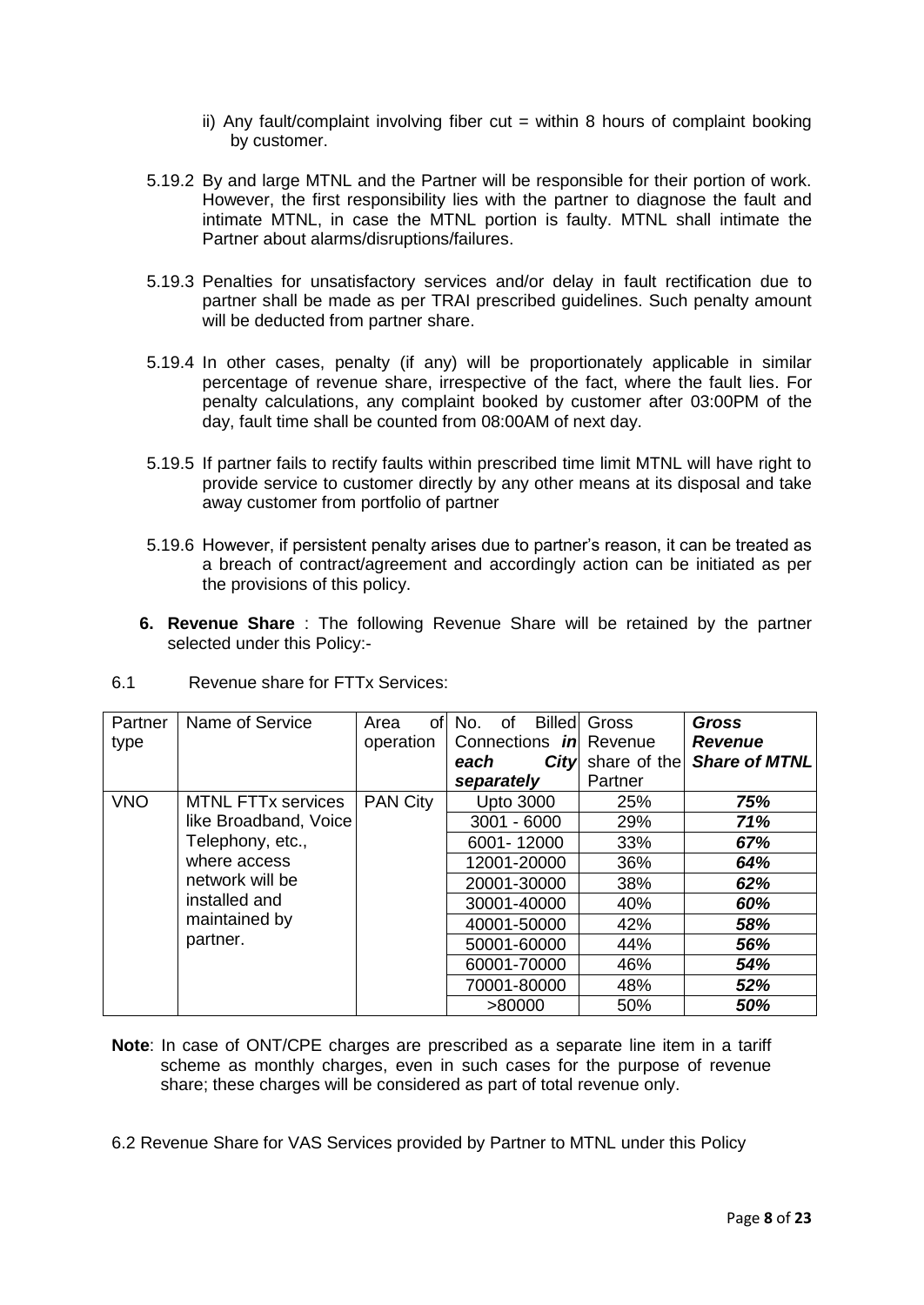| Name of Services                                                                                                                 | share to MTNL   Share of MTNL<br>(in %) | Gross Revenue   Gross Revenue |
|----------------------------------------------------------------------------------------------------------------------------------|-----------------------------------------|-------------------------------|
| Partner VAS Services like IPTV, Home Surveillance<br>etc. to MTNL customers acquired through Policy or<br>MTNL's other customers | 25%                                     | 75%                           |

# **NOTE:**

1. Partner is free to extend the connectivity from MTNL to their premises on any medium but all the requisite equipment / Government clearance shall be obtained by partner. CAPEX & OPEX of chosen medium & Government levies if any, will be borne by the partner.

# *2. Further license fee charges will be borne by respective parties as per applicable license conditions for AGR/GR under their agreements'*

6.3 Revenue Share to Partner for Voices Services offered as a bundled product to FTTx Customers acquired by Partner under this Policy :-

| Name of Services                                                          | share offered to   Share of MTNL<br>Partner (in %) | Gross Revenue   Gross Revenue |
|---------------------------------------------------------------------------|----------------------------------------------------|-------------------------------|
| Voice Services to FTTx Customers acquired by<br>Partner under this Policy | 25%                                                | 75%                           |

## **7. Brand Name**:

MTNL in consultation with partner may allow a distinct/multiple brand name(s) for the services offered under the agreement with partner and suitably represents MTNL & Partner. Brand name shall be co-owned by both the entities. In case of partnership terminated prematurely with mutual consent the brand name would cease to be in use for subsequent 5(five) years. In case of any partner invoking the termination, the other partner shall have right to acquire the brand name**.**

## **8. Tariffs:**

Tariffs of Partner's Services shall be as per plans decided by a standing committee comprising of officers of MTNL and the partner. Any upfront charges collected from customer for Customer Premise Equipments e.g. ONT, Wi-Fi Router, Phone, SIP Phone etc. shall be paid to the party who provided CPEs after deducting the license fee and taxes.

## **9. PAYMENT TERMS:**

9.1 The payment is on back to back basis after receipt of payments from customer.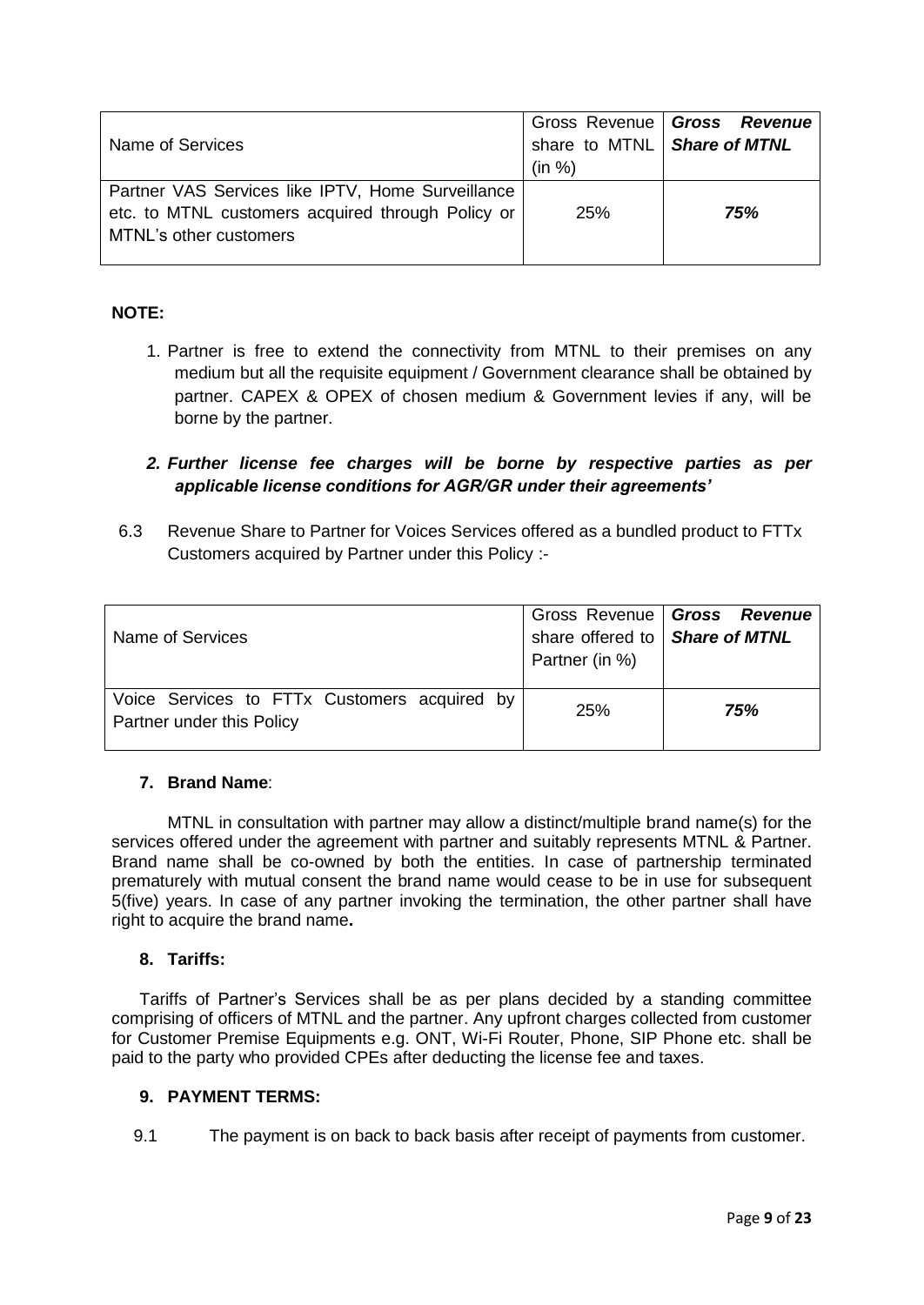- 9.2 The Customer payment is sufficient condition to release the payment, which is collected in the name of brand. . Payment will be released automatically through ECS / Net-banking within 30 (thirty) days in respect of all cases for which payments have been received against invoice of partner.
- 9.3 In case of any customer dispute for payment the adjustment shall be done in the subsequent bill and same may be adjusted in subsequent bills.
- 9.4 MTNL reserves the right to adjust any amount due to MTNL and payable by partner to MTNL from any payments due to MTNL and/or the Performance Bank guarantee furnished to MTNL by partner.

## **10. AWARD OF WORK AREA:**

- 10.1The eligible partner(s) can apply to Executive Director MTNL Delhi / Mumbai respectively in every calendar month. The applications received during the period will be evaluated in succeeding month and an exclusive agreement will be executed with short listed partner. MTNL reserves the right to engage more than one partners in an area based on requirement.
- 10.2The partner(s) empanelled through this Policy shall be over and above the Partner (s) already empanelled.

#### **11. Market Penetration Obligations, Penalty and Benchmark Bonus:**

11.1 Partner(s), **shall** have obligations as under:

No penalty shall be levied in first 18 months. After 18 months, if partner does not meet the following obligations, revenue share will be decreased by 2% as per applicable slab e.g. 23% in place of 25%:

- a. Partner to achieve 2000 billed connections at the end of first year.
- b. At the end of year two, partner to achieve 4000 billed connections.
- c. At the end of year three and onwards, partner to achieve 6000 billed connections.
- d. For the starting market penetration phase which will be 18 months from the date of agreement; Partner shall also be eligible for arrears in the form of 'benchmark bonus'; on the basis of active subscriber count at the end of crossing from a specified benchmark/slab to the next higher specified benchmark/slab as illustrated in the table of Clause 6.1 herein. The revenue share as bonus amount would be the difference of actual revenue share paid under different slabs during this period and revenue share recalculated as per the last slab applicable at the end of 18 months of the agreement. For example, if partner crosses benchmark of 40,000 billed connections then arrears shall be paid as one-time revenue share as bonus for an amount equivalent to the consolidated residual amount as if revenue share would have been in that slab paid from Day one. However, no revenue share as bonus amount will be admissible, if the partner is not able to achieve minimum 20,000 billed connections at the end of 18 months. The billed connections shall be defined where at least one month revenue has been realised or bill for the current month realizes within next 45 days as per billing cycle duration.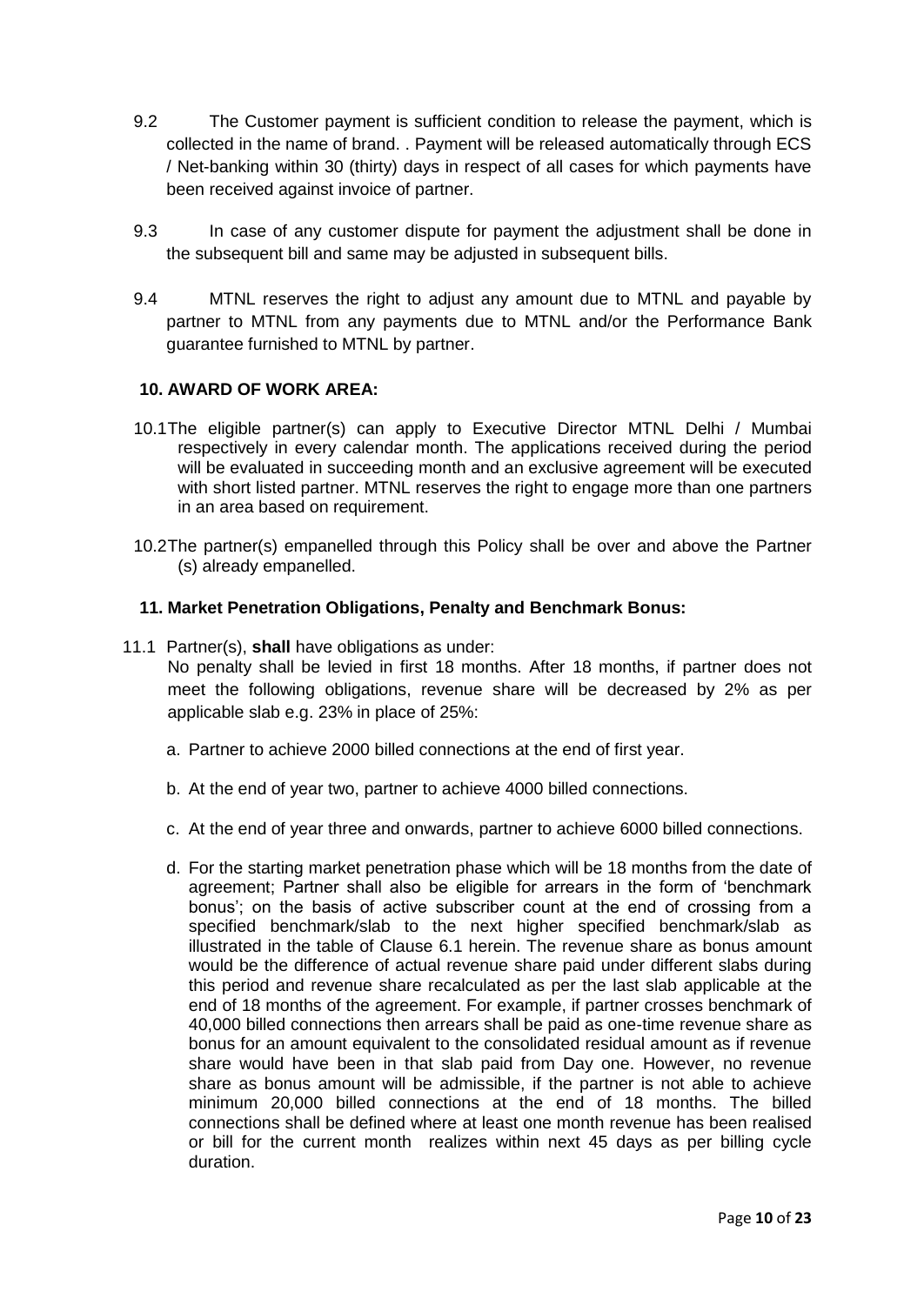- 11.2CMD, MTNL reserves the right to condone the penalty of 2% decrease in revenue share based upon the market conditions and other factors.
- 11.3Partner shall not resort to any false reporting in whatsoever manner including tariff, services, packages, and customers, VAS etc to undervalue the revenue or incorrect reporting of the revenue share amount in any manner. If partner is found guilty of underreporting of revenue or revenue share, MTNL shall impose penalty of 300% of underreported gross revenue or 10% of gross revenue of last 6 (Six) months, whichever is higher.
- 11.4During the agreement period, partner shall ensure compliance to the regulatory requirements stipulated in VNO license and/or security guidelines issued time to time by Department of Telecommunication/Government of India. Due to breach of any such term or condition or any non-compliance partially or fully; penalty, if any levied by DoT and/or GoI on MTNL shall be borne by the partner.
- 11.5MTNL will review the performance every six months and if the partner fails to perform according to the rollout obligation as above, MTNL may terminate the contract with the partner. There shall be no limit on the number of partners and the field units may take this decision on their discretion depending upon the business requirements keeping in view the interest of the MTNL. Decision of MTNL for number of partners will be final and the contract is exclusive basis for the partner but MTNL reserves the right to induct any number of partner based on its requirements and its decision in this regard will be final.

#### **12. SUB-CONTRACT/SUB-AGREEMENTS:**

The Partner cannot assign/ transfer and sub-contract/ agreement its interests/ obligations under the contract/agreement without the prior written permission of the MTNL.

## **13. PERFORMANCE GUARANTEE:**

Partner shall have to submit PG in form of Bank Guarantee as required in agreement pro forma (Annexure-I) in the Performa specified for PBG (Annexure-II) as per details below. However, Partner will have option to submit PG in form of DD.

i. PBG of Rs. 10,00,000/- (Rs. Ten Lakh for each city)

## **14. AGREEMENT:**

- *i*). That the role & responsibility of Managed Service Partner with VNO license will *be that of a VNO as per the VNO license agreement issued by DoT and all other terms and conditions stated in the revised policy. In case of any conflict, the agreement clause will prevail.*
- *ii). That in all future agreements with other VNOs, 'MTNL' name may be made mandatory as part of the co-branding name, unless specifically waived off by MTNL.*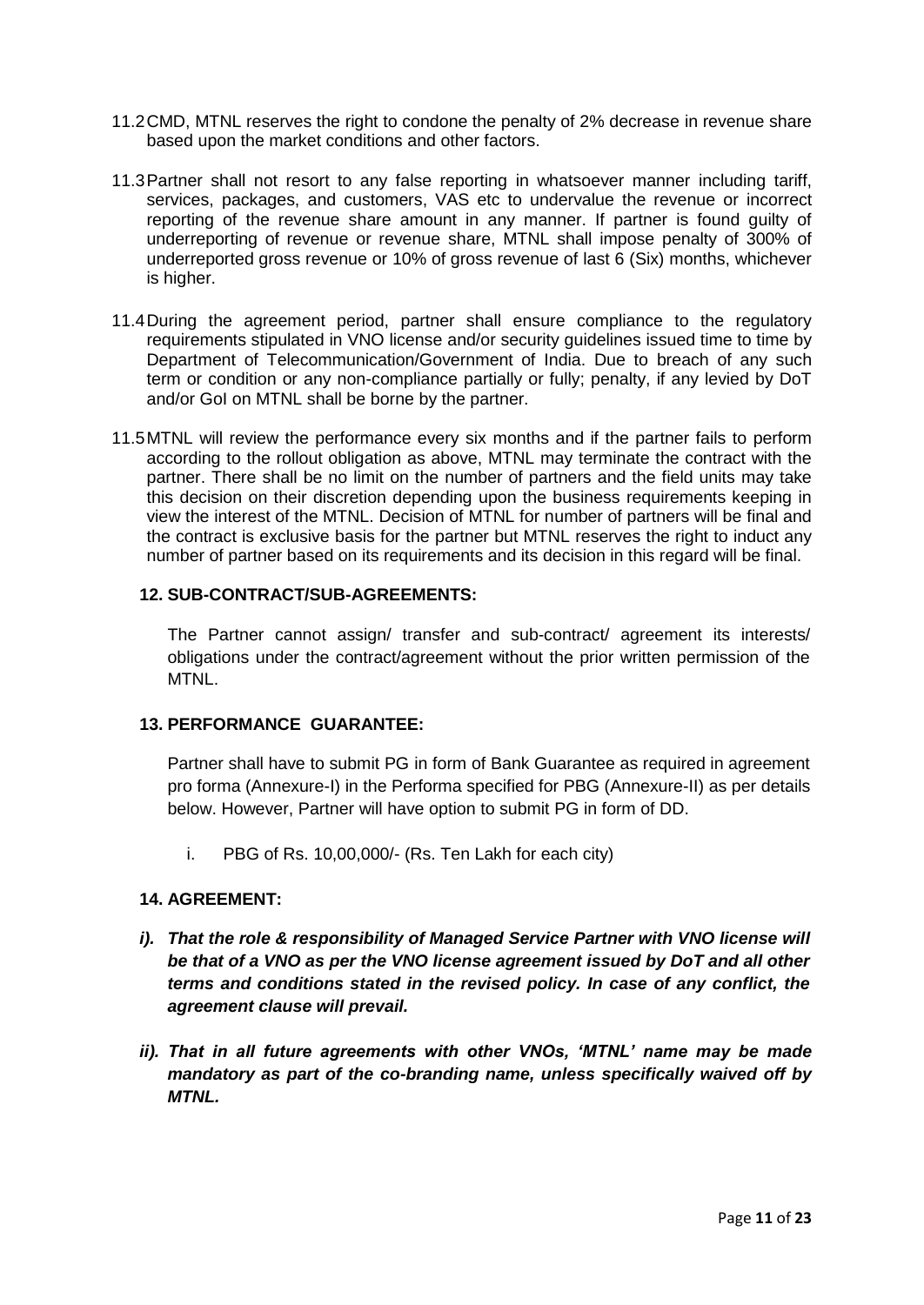iii). Performance of partner will be reviewed with respect to the Terms & Conditions of the contract every six month and incase it is found unsatisfactory; MTNL reserves the right to terminate the contract on breach of terms and conditions of the contract.

# **15. VALIDITY OF THE AGREEMENT:**

- 15.1 Agreement shall remain in force initially for a period of Ten (10) years on exclusive basis to the partner from the date of award of work and can be extended further with mutual consent. This agreement shall be valid for its full term unless revoked as per the clauses and mechanism defined in this Agreement. However, MTNL reserves the right to enter in agreement with other partners also.
- 15.2 On the expiry of the term of the Agreement, unless renewed by mutual agreement, the treatment to and handling of partner content service provision operations and equipment under this Agreement shall be partner's prerogative and shall be treated and handled at partner's discretion. In the event partner decides to sell any of its equipment or operations, in full or in part, it will be done at a business valuation arrived upon by an independent valuation expert/entity. The valuation shall be based on standard industry valuation metrics and methodologies prevalent at that time.
- 15.3 MTNL shall have the right of first refusal and settle all financial obligations within 60 days of having communicated its willingness to exercise the option to buy any or all of the equipment and/or operations from partner.

# **16. PROGRESS REPORT:**

The partner shall, at its own costs, compile, prepare and submit on time, periodical progress reports (weekly/monthly or as required by MTNL) on the progress of delivery, customer details, tariff and package details, VAS services provided with commercials, billing information, implementation of project, whichever is applicable, financial status as well as physical progress of project undertaken by Partner.

Area GM/ED will review the progress report as per the award of contract and submit their recommendations to respective controlling officers.

## **17. FORCE MAJEURE:**

17.1 If at any time, during the continuance of this contract/agreement, the performance in whole or in part by either party of any obligations under this contract/agreement shall be prevented or delayed by reason of any war, or hostility, acts of the public enemy, civil commotion, sabotage, fires, floods, explosions, epidemics, quarantine restriction, strikes, lockouts or act of God (Hereinafter referred to as events) provided notice of happenings, of any such eventuality is given by either party to the other within 21 days from the date of occurrence thereof, neither party shall by reason of such event be entitled to terminate this and contract/agreement shall be resumed as soon as practicable after such event may come to an end or cease to exist, and the decision of the MTNL as to whether the deliveries have been so resumed or not shall be final and conclusive, provided further that if the performance in whole or part of any obligation under this contract/agreement is prevented or delayed by reason of any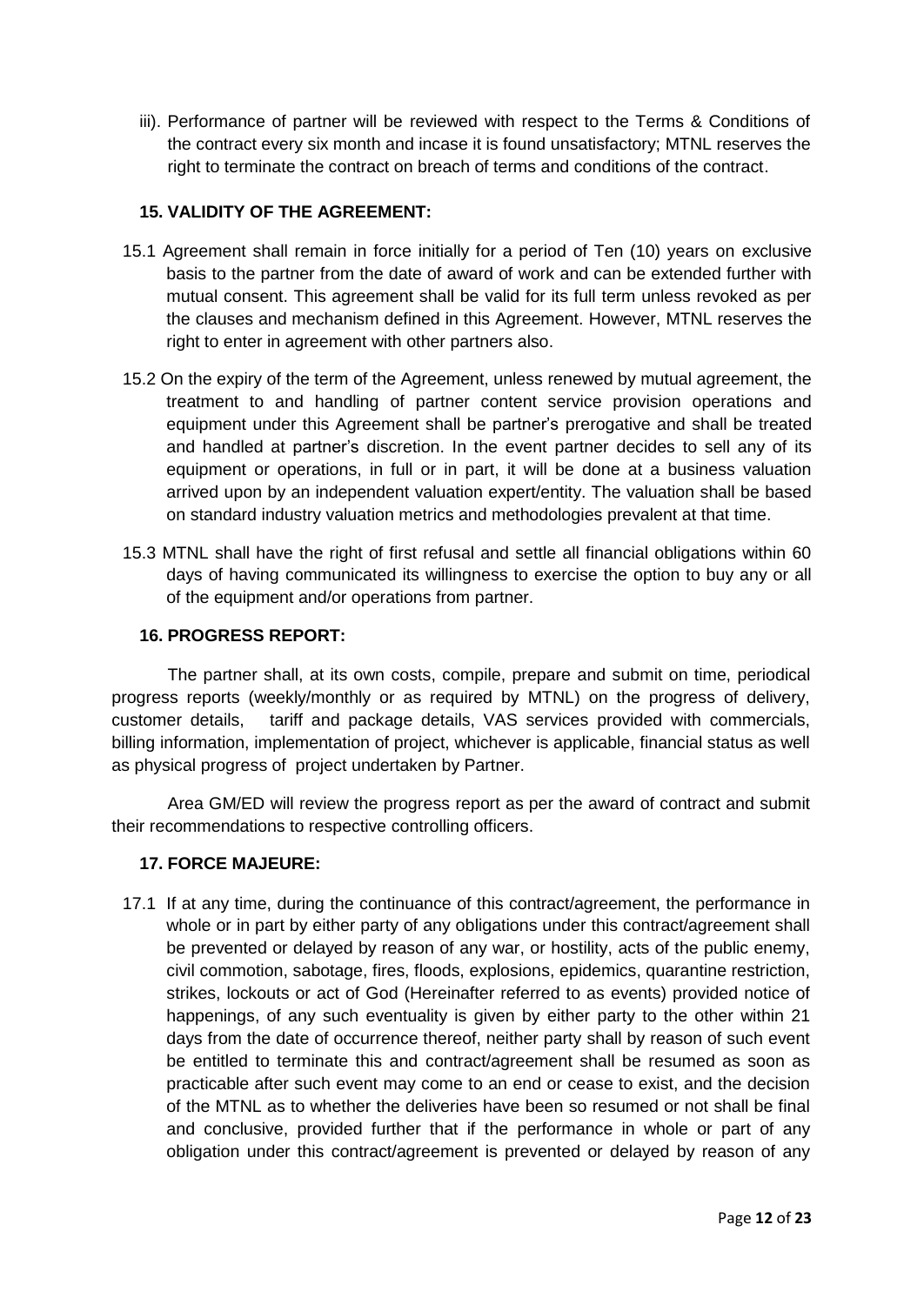such event for a period exceeding 60 days either party may, at its option terminate the contract/agreement.

17.2 Provided also that if the contract/agreement is terminated under this clause, then MTNL shall be at liberty to take over entire/part of equipment from the partner at a price to be fixed by the MTNL, which shall be final, all unused, undamaged and acceptable materials, bought out components and stores in course of manufacturer in possession of the partner at the time of such termination of such portions thereof as the MTNL may deem fit excepting such materials / bought out components and stores as mentioned in the contract/agreement or may with concurrence of the MTNL opt to retain.

## **18. TERMINATION FOR DEFAULT:**

- 18.1 The MTNL may, without prejudice to any other remedy for breach of Contract/agreement, by written notice of default, sent to the Partner, terminate this contract/agreement in whole or in part.
	- a) If the Partner fails to deliver any or all of the services within the time period(s) specified in the Contract/agreement, or any extension thereof granted by the MTNL.
	- b) If the Partner fails to perform any obligation(s) under the Contract/agreement, VNO license conditions as per DoT directions, TRAI directions and performance parameters.
	- c) If partner is found to resell or redistribute the Internet connection to any other parties illegally. A violation of this term will result in the immediate termination of agreement in addition to financial penalty as mention in para 11.3 above.
	- d) If the Partner, in either of the above circumstances, does not remedy his failure within a period of 30 days (or such longer period as the MTNL may authorize in writing) after receipt of the default notice from the MTNL; and
	- e) If a partner resorts to any false reporting regarding tariff, packages, services, customers, VAS etc to undervalue the revenue or manipulate the revenue share amount in any manner whatsoever.
- 18.2 In the event of termination of contract/agreement in whole or in part, pursuant to clause 17.1, the MTNL will have first right to serve the existing customers if any and it may procure all the access equipment / last mile infrastructure from the partner, upon such terms and in such manner as it deems appropriate but in no case higher than the depreciated value of equipment as defined in para 19.2.2.3. MTNL also reserve the right to engage another partner in place of the present partner to provide the services to the customers.

#### **19. EXCLUSIVITY AND EXIT CLAUSE:**

19.1 **EXCLUSIVITY:**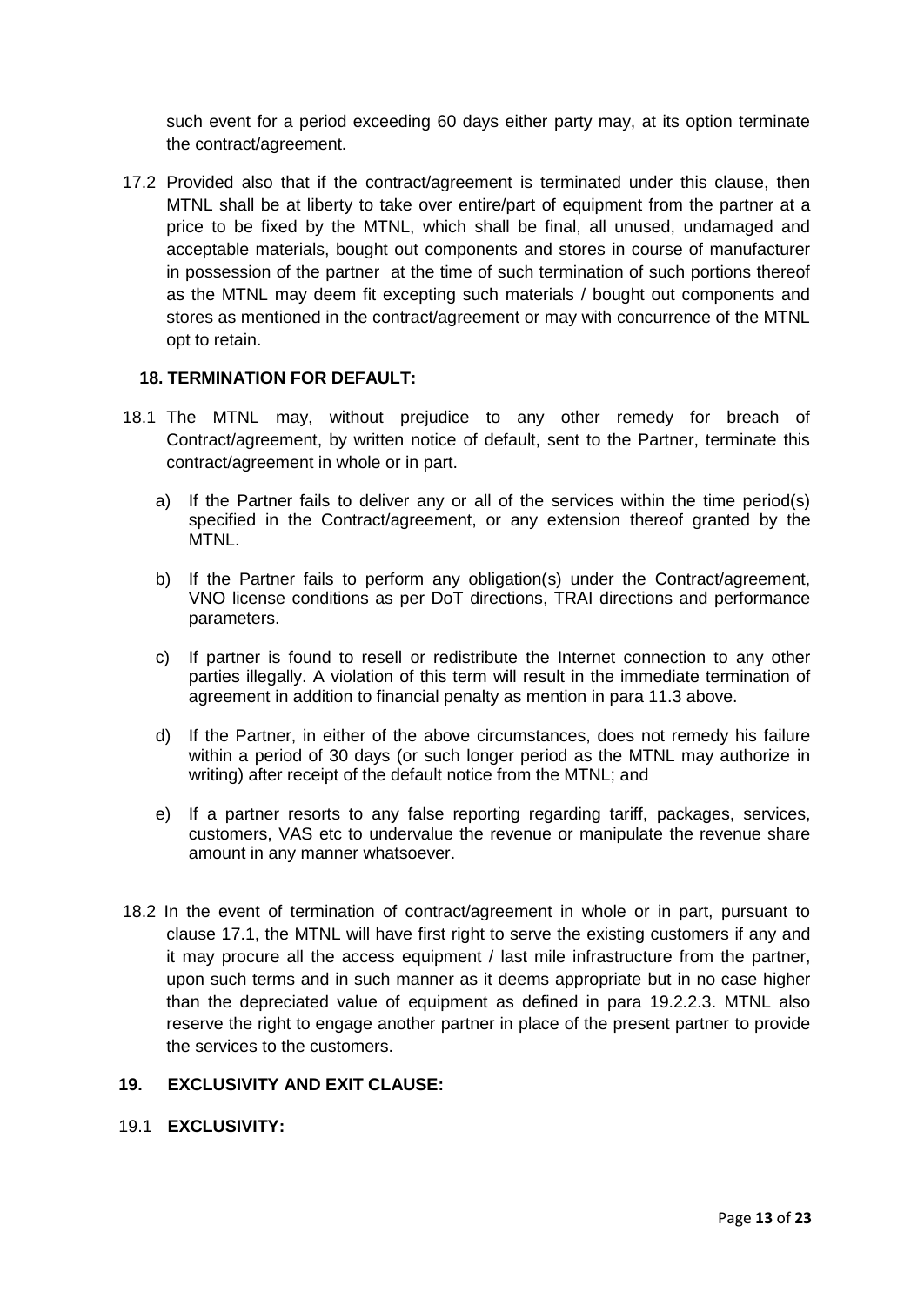- 19.1.1 This is an arrangement with partner for Ten (10) years of operations on exclusive basis from the date of signing the Agreement, which can be further extended on mutual consent. Partner under this policy, shall not enter into agreement for provision of high-speed broadband services through any of its holding company/subsidiary/Joint venture / Associates Group Companies/ entities controlled by it directly or indirectly, related parties or through its promoters in the jurisdiction of the agreement in Delhi and Mumbai License Area.
- 19.1.2 **MTNL reserve the right to enter into agreement with other VNOs and/or partners for FTTx services.**
- 19.1.3 CPE / STB installed by partner, herein, are the property of the partner and are not to be shared by any other partner and/or party for any purpose whatsoever.

#### 19.2 **EXIT:**

- 19.2.1**PARTNER may exit from this business or prematurely revoke this agreement by giving ten months written notice to MTNL after one year lock in period**. Similarly MTNL can also exit prematurely from this agreement after giving 10 months written notice to Partner after one year lock in period.
- 19.2.2In cases of partner exit prematurely i.e. before expiry of 10 years terms, following damages/compensation not as a penalty but a sum which is agreed by both the parties as a reasonable and genuine pre-estimate of damages which will be suffered by MTNL, shall be payable:
	- 1. Exit by partner within year 1------- Rs.2500 per subscriber
	- 2. Exit by partner within year 2------- Rs.2250 per subscriber
	- 3. Exit by partner within year 3------- Rs.2000 per subscriber
	- 4. Exit by partner within year 4------- Rs.1750 per subscriber
	- 5. Exit by partner within year 5------- Rs.1500 per subscriber
	- 6. Exit by partner within year 6------- Rs.1250 per subscriber
	- 7. Exit by partner within year 7------- Rs.1000 per subscriber
	- 8. Exit by partner within year 8------- Rs.550 per subscriber
	- 9. Exit by partner within year 9------- Rs.500 per subscriber
	- 10. Exit by partner within year 10------- Rs.250 per subscriber

Similarly, in case MTNL decides to exit the agreement and acquire assets, infrastructure and customer acquired/created by the partner as per clause 19.2.2.2, in such cases, the similar damage compensation will be payable by MTNL to partner.

- 19.2.2.1The infrastructure created and owned by partner for delivery of service utilizing MTNL's Network can't be utilized by any other agency till MTNL exercises its right of refusal/acceptance. MTNL will have the first right of acceptance/refusal.
- 19.2.2.2In such case MTNL may acquire the asset created by partner for delivery of FTTX service, on depreciated value as per the Income Tax Act or as per mutually agreed value whichever is lower.
- 19.2.2.3The depreciated value of equipment the net value of the equipment as determined by charging depreciation at rates claimed under Income Tax Act, 1961 as amended from time to time under the written down value method.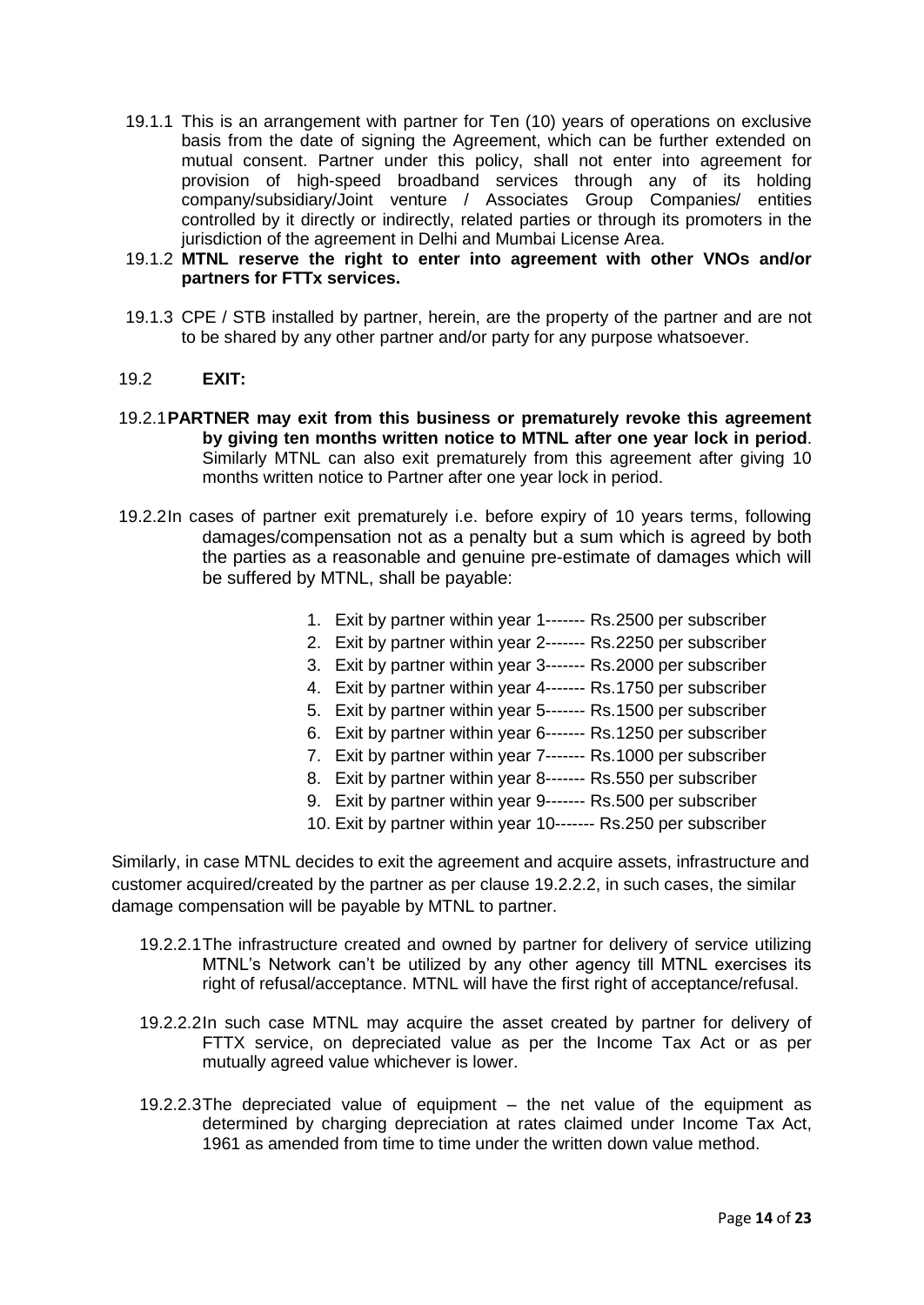#### **20. CONFIDENTIALLY AND NON-DISCLOSURE OF INFORMATION:**

- 20.1 "Confidential Information" shall collectively mean any and all information (whether commercial, non-commercial, business, proprietary, personal or technical), studies, subscription lists, analysis, data, or other documents in written, graphic, oral, or other tangible or intangible forms developed, licensed to and/or owned by any of the parties to this agreement and / or disclosed by one party (owner) to another (recipient) that is prior to or at the time of disclosure, identified in writing as confidential, or such information that by its inherent nature or circumstances of disclosure is deemed to be confidential, or proprietary, or is orally delivered, summarized in writing by Owner and delivered to the Recipient within 15 days of such disclosure. Confidential information shall also be deemed to include any and all information that is obtained by the Recipient or the non-disclosing party in performance of the obligations provided in the agreement. All personally identifiable data including CDRs regarding customers of MTNL shall be deemed confidential information without the need to identify such items as confidential or proprietary. The confidential information shall always remain the property of the owner.
- 20.2 Recipient may use confidential Information of owner only for the purpose. Recipient may disclose confidential information received hereunder to its employees strictly on a need to know basis, for the purpose and who are bound to protect the received confidential information from unauthorized use and disclosure under the terms of a written agreement of similar nature. The recipient further agrees that it shall not use the confidential information of the owner for its own benefit, or the benefit of any third party, even in furtherance of the purpose without the prior written consent of the owner.
- 20.3 The recipient shall ensure that confidential information is not disseminated or accessible to or used by any person, whosoever, who strictly does not have the need to know such information and shall put in place at least such control as it employs with respect to its own proprietary or confidential information of like importance which it does not desire to have disseminated or published, but in any case using no less than a reasonable degree to care. Further, the Recipient shall not make of have made copies of the confidential information in any medium without the consent of the owner.
- 20.4 In the event Recipient is required by law, regulation or court order to disclose any of Owner's confidential information, recipient will promptly notify owner in writing prior to making any such disclosure in order to facilitate owner seeking a protective order or other appropriate remedy from the proper authority. Recipient agrees to cooperate with owner in seeking such order or other remedy.
- 20.5 The obligation of confidentiality and use with respect to confidential information disclosed hereunder shall survive any termination of this agreement or expiration of the agreement for a period of 5 years unless extended by the owner in writing.
- 20.6 The recipient shall ensure that the physical security, data integrity, handling, storage etc. of all confidential information including handling of CDRs shall confirm to the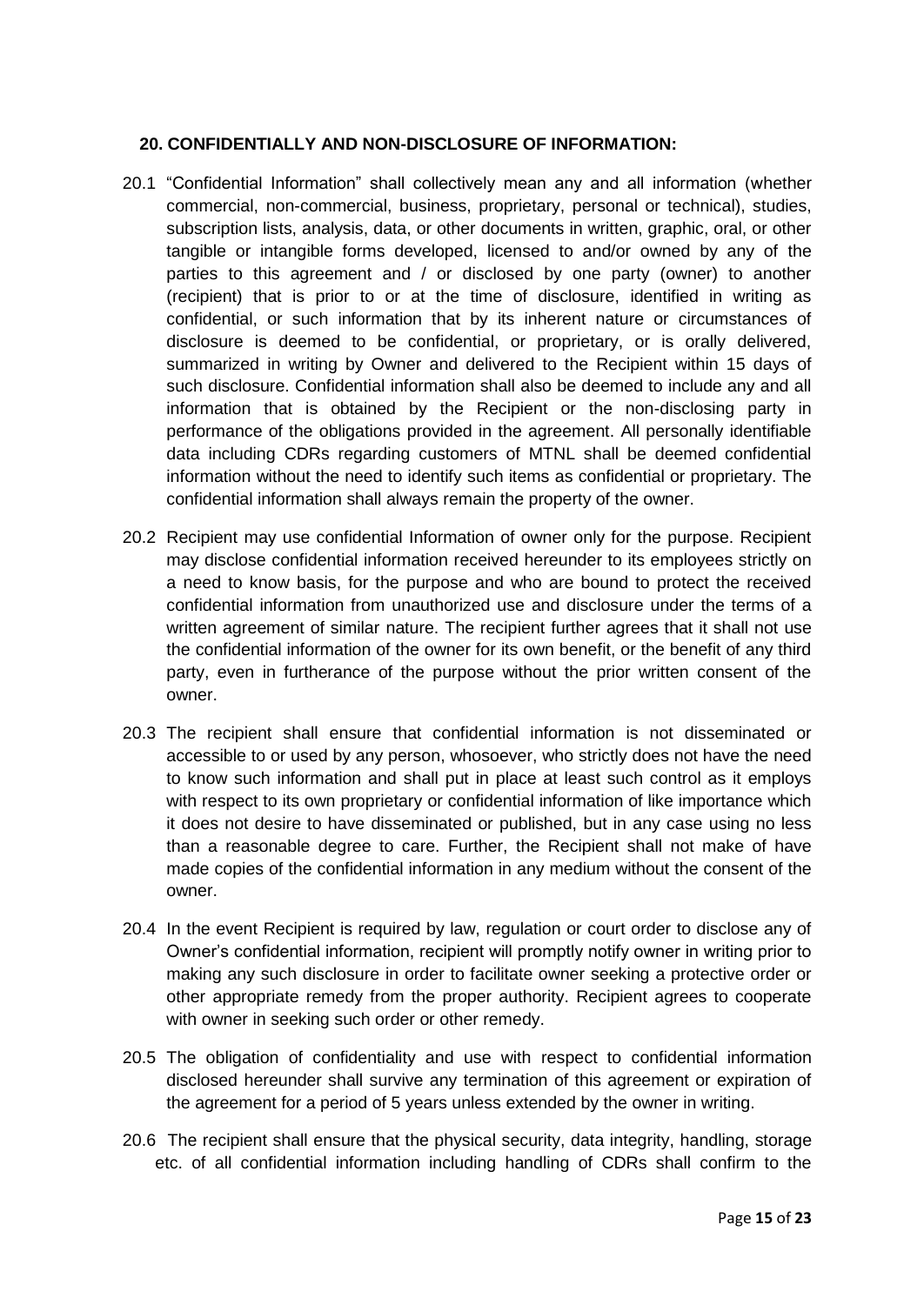standard security measures. Notwithstanding anything contained herein Recipient agrees that the data integrity and physical security of the confidential information shall not be compromised in any manner.

- 20.7 Except upon mutual written agreement, or as may be required by law, no party shall in any way or in any form disclose the existence, discussions or negotiation leading to or any matter covered by this agreement.
- 20.8 The Parties acknowledge that confidential information is unique and valuable, and that disclosure in breach of this agreement will result in irreparable injury to owner for which monetary damages alone would not be an adequate remedy. Therefore, the Parties agree that in the event of any breach or threatened breach of confidentiality, the owner shall be entitled to specific performance and injunctive or any other equitable relief as a remedy for any such breach or anticipated breach. Any such relief shall be in addition to and not in lieu of any appropriate relief or claim for monetary compensation or damages.

#### **21. PROHIBITION OF CERTAIN ACTIVITIES BY PARTNER:**

- 21.1 PARTNER shall not provide any content on the FTTX network of MTNL which is prohibited by Indian Laws. Violation of Indian Laws for showing or providing any content shall be sole responsibility of PARTNER.
- 21.2 PARTNER shall not engage, on the strength of this agreement, in the provision of any service other than the services agreed upon in this Agreement, without prior agreement in addendum to this Agreement regarding such service with MTNL.
- 21.3 To remove any doubt, it is hereby clarified that nothing contained in above para shall preclude PARTNER from engaging in advertising and promotional activities relating to content services.
- 21.4 Neither party shall be entitled to use the names, trademarks, service marks or logos of the other without the other's prior written approval.

#### **22. TERMINATION FOR INSOLVENCY:**

The MTNL may at any time terminate the contract/agreement by giving written notice to the Partner, without compensation to the Partner, if the Partner becomes unwilling, bankrupt or otherwise insolvent, provided that such termination will not prejudice or affect any right of action or remedy which has accrued or will accrue thereafter to the MTNL.

#### **23. ARBITRATION, APPLICABLE LAW AND JURISDICTION:**

The parties shall endeavor to resolve any dispute under the Agreement through mutual discussions and negotiations:

However, If, after thirty (30) days from the commencement of 'such negotiations, the efforts to resolve all or any of the disputes through negotiations fails, then, such disputes or differences, whatsoever arising between the parties in respect of this Agreement shall be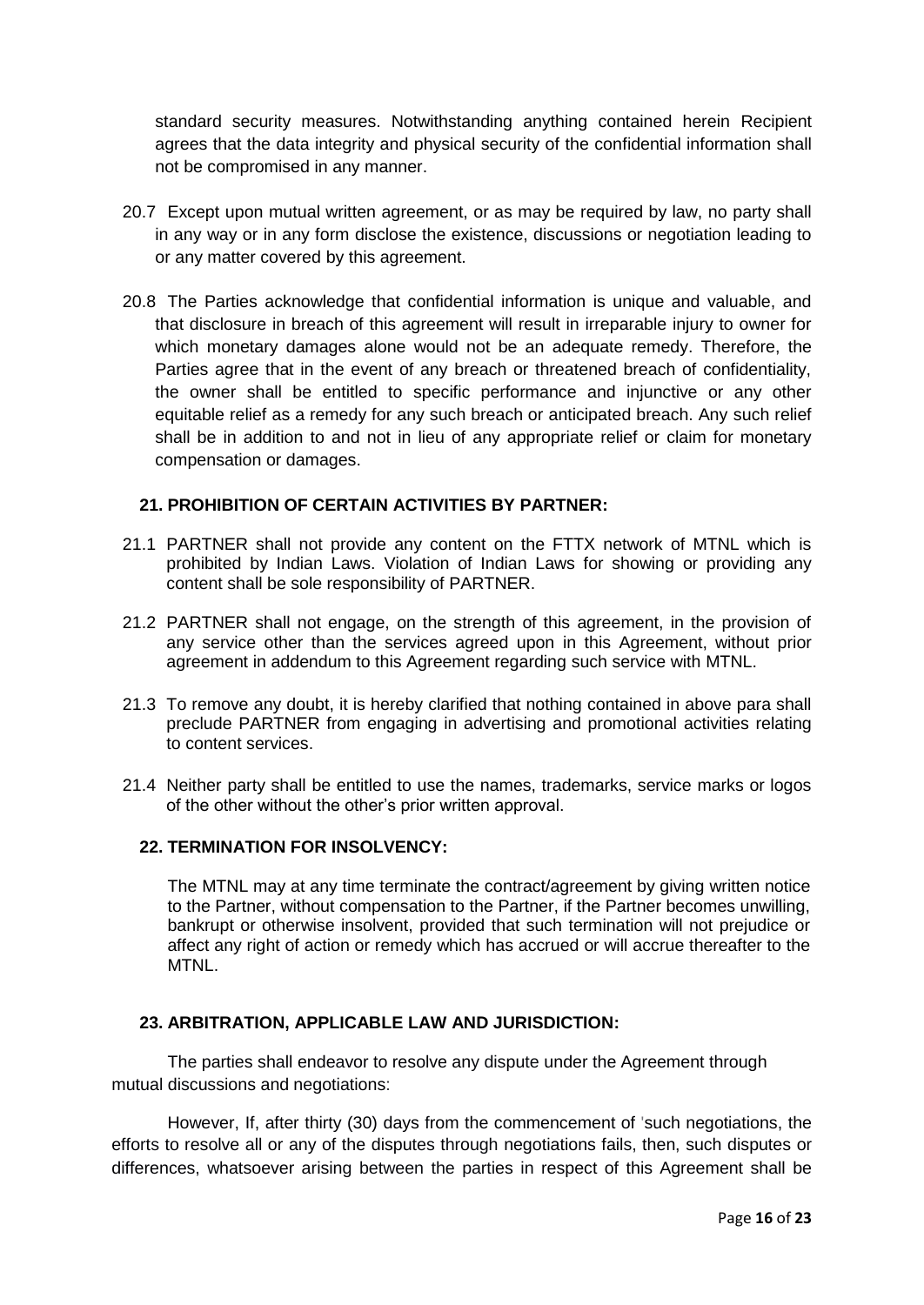referred to Arbitration, unless the matter is time barred as per the Limitation Act, in accordance with the following provisions:

- 23.1 Matters to be arbitrated upon shall be referred to the sole Arbitrator where the total value of claims does not exceed Rs.20 crores. Beyond the claim limit of Rs.20 crores, there shall be three Arbitrators.
- 23.2 For this purpose the MTNL shall publish a Panel of Arbitrator, meeting the requirements of the Arbitration' and Conciliation Act as amended from time to time, consisting of eminent persons having wide experience in Telecom, Telecom Finance, Civil and Electrical fields. This panel will be of serving or retired officers of Government Departments or of Public Sector Undertakings of the rank of Joint Secretary to Govt of India or above.
- 23.3 For the disputes to be decided by the sole Arbitrator, the party invoking the Arbitration Clause shall submit a list of three Arbitrators from the aforesaid Panel along-with the letter invoking the Arbitration. The other Party shall convey its consent for one of the said Arbitrators from the said list within 15 days of receipt of such request.
- 23.4 For the disputes to be decided by a Panel of three Arbitrators, the party invoking the Arbitration Clause shall submit a one name from the aforesaid Panel, as its Nominee, along-with the letter invoking the Arbitration. The other Party shall convey the name of its nominee from the aforesaid Panel to the Party invoking the Arbitration, within 15 days of receipt of such request. Both the nominated Arbitrators shall nominate a third Arbitrator from the aforesaid Panel, who' shall act as the presiding Arbitrator;
- 23.5 The Arbitration and Conciliation Act, 1996, as amended from time to time, and the rules made there under shall be applicable. The Arbitration proceedings shall be held in Delhi/Mumbai only.
- 23.6 In the event of such an Arbitrator(s) to whom the matter is originally referred, being vacating his office or neglecting his work or being unable to act for any reason whatsoever, the new Arbitrator(s) shall be appointed after following the procedure as enumerated hereinabove. The person(s) so appointed shall be entitled to proceed from the stage at which it was left out by his predecessors.
- 23.7 The Arbitration proceedings shall be in English language.
- 23.8 The law of land as promulgated/modified/amended or replaced from time to time shall govern this agreement. The agreement shall be subject to exclusive jurisdiction of courts at New Delhi/Mumbai.
- 23.9 No person other than the Empanelled Arbitrators of MTNL shall be appointed as an Arbitrator to adjudicate the dispute.
- **24. SET OFF:**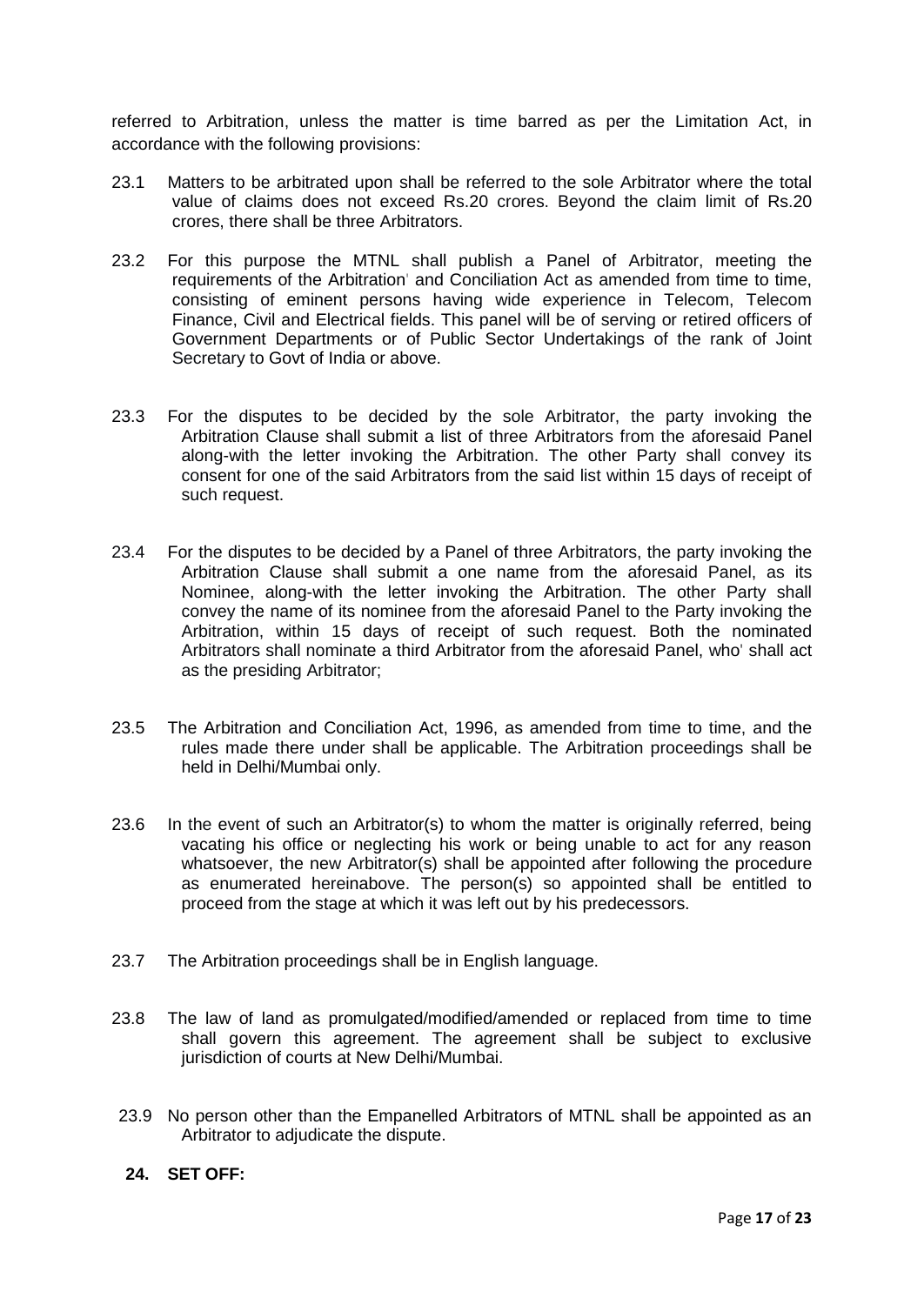- **24.1** Under no circumstances shall any or sum of money due and payable to PARTNER (including security deposit refundable to him) under this Agreement be appropriated by MTNL or any other person(s) contracting with MTNL and set off the same against any claim of MTNL or such other person or person(s) for payment of a sum of money arising out of this Agreement or under any other Agreement made partner with the MTNL or such other person(s) contract/agreementing under the MTNL Except when,
- **24.2** Such dues are required to fulfill, upto determined liability, any penalty or fine imposed on MTNL by appropriate authorities or government, wherein it is determined partner is partly or wholly liable; or
- **24.3** Such dues are payable to third party jointly by MTNL and partner under this Agreement, upto the amount partner may be partly liable.
- **24.4** For the purpose of this clause, all determination required prior to set-off shall be made as per dispute resolution mechanism under this Agreement, save and except where such determination is mutually agreed upon.

\*\*\*\*\*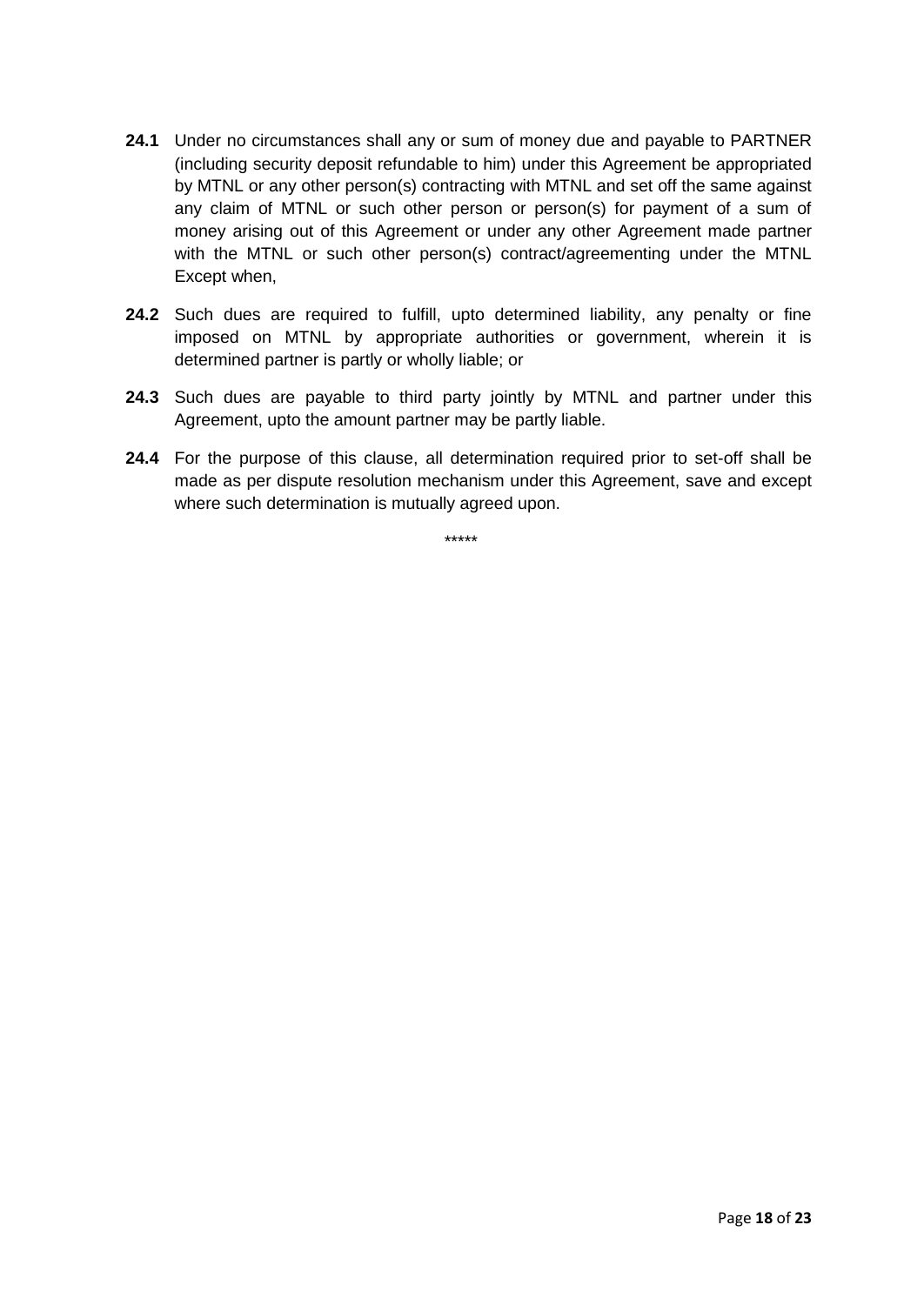**ANNEXURE I**

#### **AGREEMENT PROFORMA**

#### (To be furnished on Rs.100/- stamp paper)

To be executed on non-judicial stamp worth Rs.100/- and continuation sheets on ledger papers and two copies on ordinary paper to be submitted neatly type-written sheets on one side of the paper in single line spacing.

# **A G R E E M E N T**

AGREEMENT with M/s …………………………… (VNO License No.\_\_\_\_\_\_\_) for providing FTTx Services on revenue share basis in MTNL area by extending last mile through fiber/ LAN / Wi-Fi or any other technology to customers under joint brand name….. for providing the High Speed Broadband Internet as well as several value added services including video (IPTV/OTT) And to provide managed VAS services such as IPTV, Gaming etc. to MTNL customers." **as per scope defined in the POLICY document.**

This agreement is signed on the………… by and between **MAHANAGAR TELEPHONE NIGAM LIMITED (UL License No.\_\_\_\_\_\_\_)**, a company registered under the Companies Act 1956 having its Registered office & Corporate office at MTNL MTNL Door Sanchar Sadan, CGO Lodhi Road, New Delhi- 110003 acting under the G.M. MTNL,

(hereinafter called **MTNL** which expression shall, unless repugnant to the context, include its successors in business, administrators, liquidators and assigns or legal representatives) of the FIRST PARTY

#### AND#

**M/s ………………………….. ,** a company registered under the Companies Act 1956 / 2013, VNO License No. The having its registered office …………………………………………………………………………………… under Mr. / Ms. ………………………, (Designation), the authorized signatory (hereinafter called as **Partner(s) or PARTNER(S))**, which expression shall, unless repugnant to the context, include its successors in business, administrators, liquidators and assigns or legal representatives) of the SECOND PARTY.

 $#$  = Add all Partners in case of Consortium.

**WHEREAS** 

- 1. MTNL is a Government of India Enterprise, providing Telecom and IT services for Customers in MTNL area of Operation.
- 2. The MTNL is desirous of appointing Partner(s) for providing FTTx Services on revenue share basis in MTNL area for extending last mile on through fibre/ LAN / Wi-Fi or any other technology to customers for providing Broadband, VAS including video (IPTV/OTT) Services And for selecting partners to provide VAS services such as IPTV, Gaming etc. to customers.". The PARTNER(S) has approached MTNL for authorizing it to act as its **Managed Service Partner with Virtual Network Operator (VNO) License for providing Solutions / Services as per scope defined in the document attached herewith.**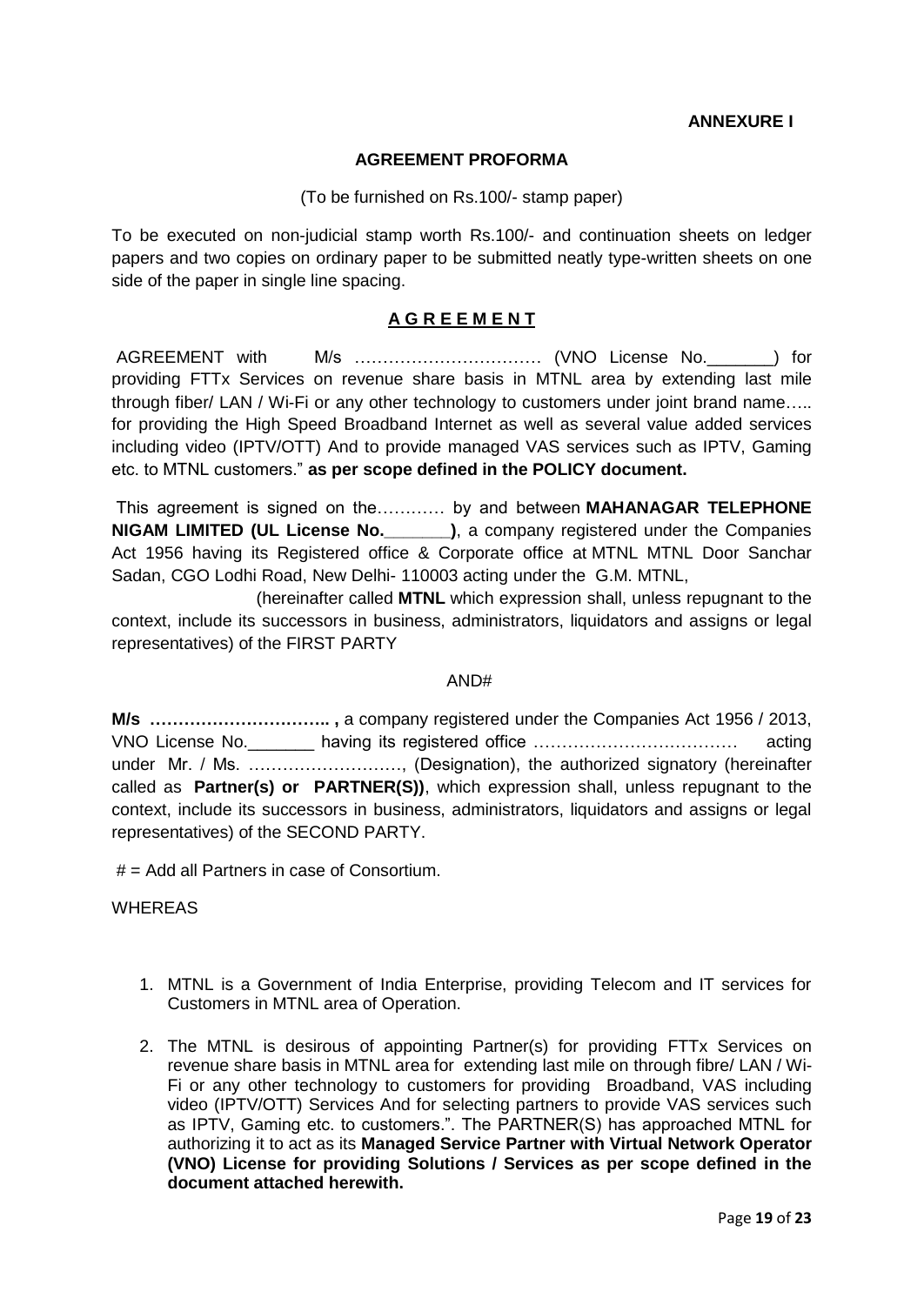3. The FTTx Service Partner(s) has requested to sign an agreement for providing FTTx Services on revenue share basis in MTNL area for extending last mile through fibre/ LAN / Wi-Fi or any other technology to customers for providing Broadband / voice / VAS services And for selecting partners to provide VAS services such as IPTV, Gaming etc. to customers "**as per scope defined in the document** for MTNL customers whereupon and in pursuance to the said request, MTNL has agreed to sign this Agreement.

## **NOW THIS AGREEMENT WITNESSETH AS FOLLOWS:**

- 1. In consideration of the due observance & performance of all the terms and conditions mentioned in this agreement along with the / POLICY terms and condition issued vide umber …………….., which are part and parcel of this agreement, MTNL and the M/S ..........................…………….agree to sign agreement for providing FTTx Services on revenue share basis in MTNL area for extending last mile on through fibre/ LAN / Wi-Fi or any other technology to customers for providing Broadband, , VAS including video (IPTV/OTT)Services And for selecting partners to provide managed VAS services such as IPTV, Gaming etc. to MTNL customers." **as per scope defined in the document.**
- 2. This agreement shall be valid for a period of Ten (10) years ("Initial Term") from the date of signing the Agreement unless revoked earlier as per terms and conditions of this POLICY. After the Initial Term, the Agreement will be extended further on mutual agreement basis in terms of five years.
- 3. M/s ....................and MTNL hereby agrees and unequivocally undertakes to fully comply with all terms and conditions stipulated in agreement without any deviation or reservations of any kind, unless mutually agreed between the parties at any given time.
- 4. The laws of land as promulgated/modified/amended or replaced from time to time shall govern this Agreement. This agreement is on exclusive basis for both parties and MTNL reserves the right to appoint more than one Partner(s) in this category
- 5. This Agreement shall not be amended or modified or altered or changed in any way except in writing and duly executed by the authorized representative of each party.
- 6. The Agreement is a confidential document. M/s .................& M/s ……………...and MTNL shall not divulge any part of this Agreement either under oral or written communication or under any other mode to any third party unless and until required to do so for executing work as per scope defined in the POLICY document.
- 7. The Partner(s) has agreed to the Performance bank Guarantee (PBG) of Rs.\_\_\_\_\_\_\_\_\_\_\_\_\_\_\_\_\_\_\_\_\_ (in words)\_\_\_\_\_\_ as a security towards due observance and performance of terms & conditions of this Agreement for the term. This bank Guarantee shall be valid for the period of …… years from the date of signing of this Agreement. The PARTNER(S) agrees to renew the PBG from time to time till expiry of agreement or till MTNL is satisfied that the terms & conditions of said agreement have been fully and properly carried out by the PARTNER(S). Without prejudice to its rights of any other remedy, on failure of the PARTNER(S) to provide services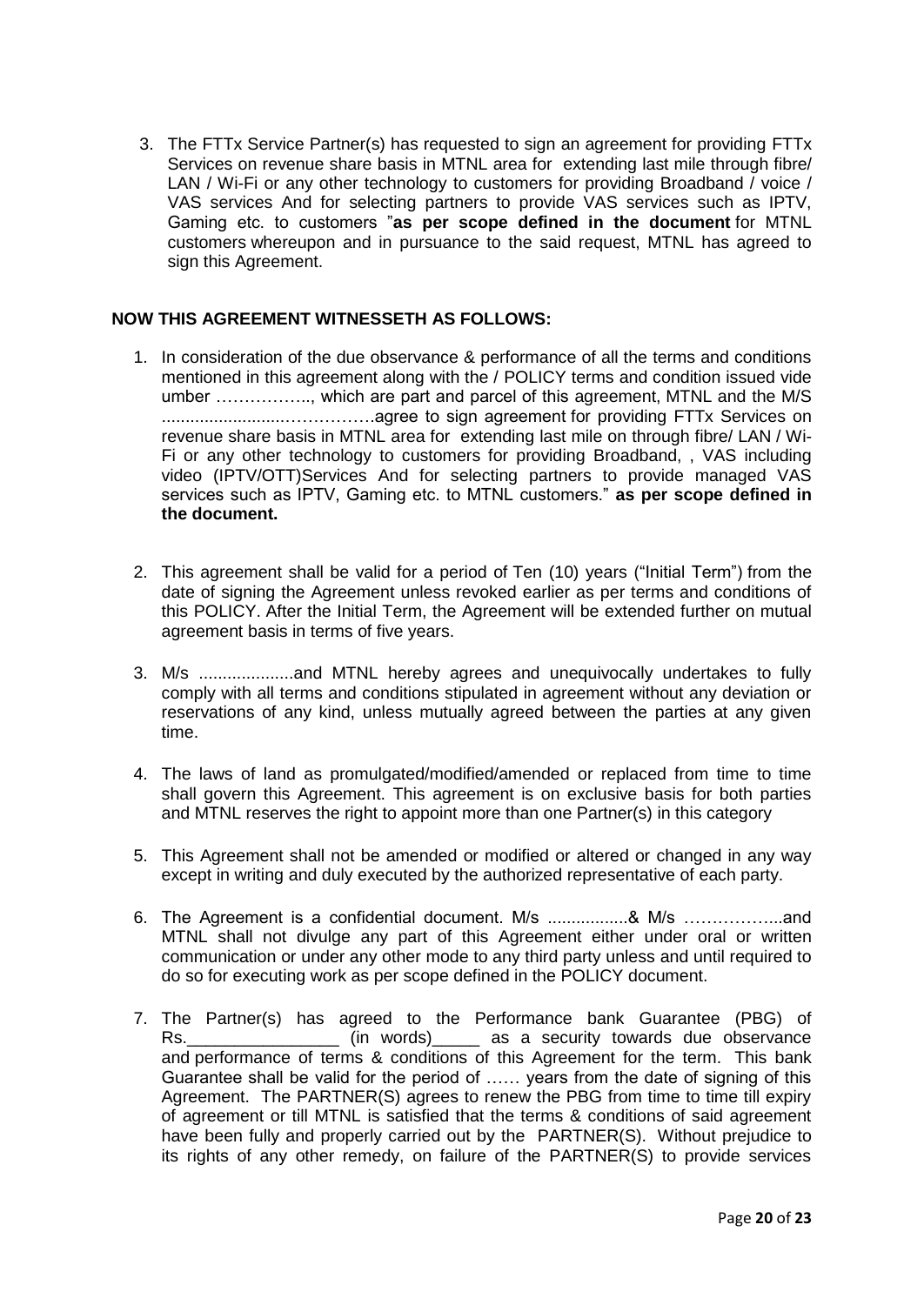under this agreement or in case of any breach in terms and conditions of the Agreement, MTNL shall en-cash / forfeit the said Performance bank Guarantee.

- 8. MTNL reserves the right to provide such services on its own or to enter into Agreement with other parties / persons / service providers for providing similar services from time to time in future without any restriction on number of persons / parties / System Integrators as Channel Partner(s)s, the Partner(s) shall have no objection whatsoever. PARTNER(S) agrees to adherence to this provision and the same is a material obligation of this Agreement.
- 9. All terms and conditions as mentioned in Policy, enclosed with this agreement with subsequent modifications/clarification (if any) are valid and are to be complied.

IN WITNESS WHEREOF the parties hereto have caused this Agreement to be executed under their respective authorized representatives on the …….day of ……… 2017.

Signed for and on behalf of **MTNL** by ……………………. General Manager (……), MTNL ……………………….., …………………., New Delhi

Signed on behalf of **M/s ....................**, by **Shri …………….**, the authorized signatory .and holder of General Power of Attorney dated executed in accordance with the Resolution dated passed by the Board of Directors of the company.

--------------------------------------------------------------------------------------------------------------------------

In the presence of Witnesses:

| Signature      | Signature   |
|----------------|-------------|
| Name           | Name        |
| Occupation     | Occupation  |
| <b>Address</b> | Address     |
|                |             |
| Place          | Place       |
| <b>DATE</b>    | <b>DATE</b> |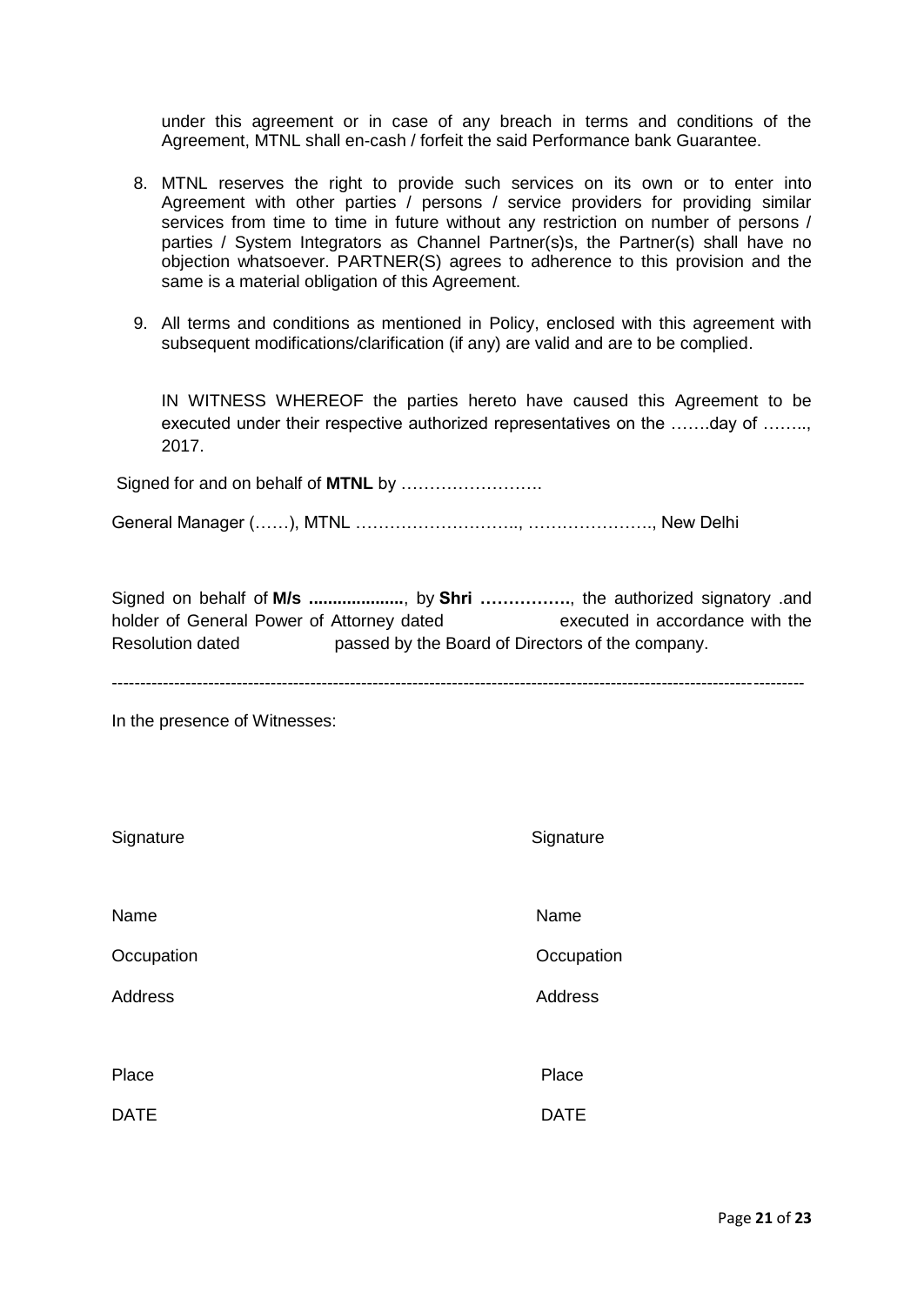# **PERFORMANCE SECURITY GUARANTEE BOND (**Prescribed format subject to Bank agreement)

In consideration of the CMD, MTNL (hereinafter called 'MTNL') having agreed to exempt (hereinafter called 'the said contractor(s)') from the demand under the terms and conditions of an agreement/Advance Purchase Order No \_\_\_\_\_\_\_\_\_\_\_\_\_\_\_\_ dated **made between example 1** and  $\blacksquare$ for the supply of  $\blacksquare$  (hereinafter called "the said agreement "), of security deposit for the due fulfillment by the said contractor (s) of the terms and conditions contained in the said Agreement, on production of the bank guarantee for \_\_\_\_\_\_\_\_\_\_\_\_\_\_\_\_\_\_\_\_\_\_\_\_\_\_\_\_\_\_\_\_\_\_\_\_\_we, (name of the bank) \_\_\_\_\_\_\_\_\_\_\_\_\_\_\_\_\_\_\_\_\_\_\_\_\_ ( hereinafter refer to as "the bank") at the request of \_\_\_\_\_\_\_\_\_\_\_\_\_\_\_\_\_\_\_\_\_\_\_\_\_\_\_\_\_\_\_\_\_\_\_ (contractor(s)) do hereby undertake to pay to the MTNL an amount not exceeding the state of against any loss or damage caused to or suffered or would be caused to or suffered by MTNL by reason of any breach by the said Contractor(s) of any of the terms or conditions contained in the said Agreement.

2. We (name of the bank)  $\blacksquare$  do hereby undertake to pay the amounts due and payable under this guarantee without any demure, merely on a demand from the MTNL by reason of breach by the said contractor(s)' of any of the terms or conditions contained in the said Agreement or by reason of the contractors(s)' failure to perform the said Agreement. Any such demand made on the bank shall be conclusive as regards the amount due and payable by the Bank under this guarantee where the decision of MTNL in these counts shall be final and binding on the bank. However, our liability under this guarantee shall be restricted to an amount not exceeding

\_\_\_\_\_\_\_\_\_\_\_\_\_\_\_\_\_\_\_\_\_\_\_\_\_\_\_\_\_\_\_\_\_\_\_.

3. We under take to pay to the MTNL any money so demanded notwithstanding any dispute or disputes raised by the contractor(s)/supplier(s) in any suit or proceeding pending before any court or tribunal relating thereto our liability under this present being absolute and unequivocal. The payment so made by us under this bond shall be valid discharge of our liability for payment there under and the contractor(s)/supplier(s) shall have no claim against us for making such payment.

4. We( name of the bank)\_\_\_\_\_\_\_\_\_\_\_\_\_\_\_\_\_\_\_\_\_\_\_\_\_\_\_\_\_ further agree that the guarantee herein contained shall remain in full force and effect during the period that would be taken for the performance of the said agreement and that it shall continue to be enforceable till all the dues of the MTNL under or by virtue of the said Agreement have been fully paid and its claims satisfied or discharged or till